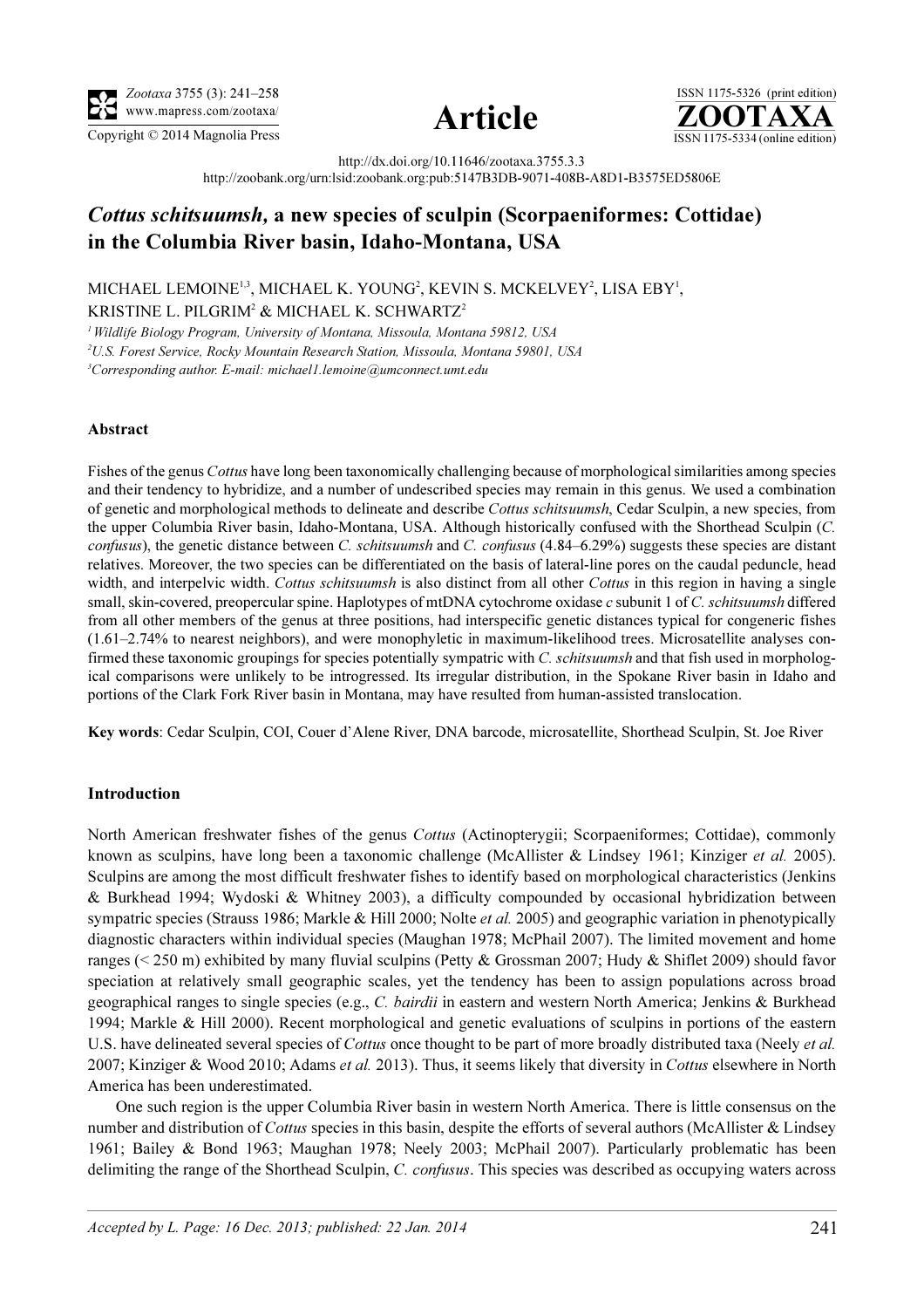the Columbia River basin (Bailey & Bond 1963), a range later expanded to coastal rivers in Washington (Wydoski & Whitney 2003). In the upper Columbia River basin, this species was believed to be distributed throughout the tributaries and upper main-stems of the Salmon and Clearwater Rivers in Idaho, with disjunct populations in the St. Joe River basin (and adjacent Coeur d'Alene River basin; Wallace & Zaroban 2013) in northern Idaho and the North and Middle Fork Flathead River basins in Montana (Bailey & Bond 1963). Presently, the sculpins of the upper Flathead River once thought to be C. *confusus* are recognized as belonging to a separate but as yet undescribed species (Neely 2003; McPhail 2007; COSEWIC 2010) on the basis of genetic and morphological differences. Recently, a broad-scale genetic inventory of fishes in the upper Columbia River basin provided evidence that some sculpins in tributaries of the Spokane River basin, which includes the St. Joe and Coeur d'Alene Rivers, constituted yet another species (Young *et al.* 2013). That observation led us to conduct further sampling and to search for morphological differences that would refute or confirm that hypothesis.

In this paper, we describe a new species of sculpin, Cottus schitsuumsh, Cedar Sculpin, from portions of northern Idaho and western Montana on the basis of meristic, morphological, and morphometric characteristics, diagnostic nucleotides in mtDNA sequences, genetic distances, reciprocal monophyly in phylogenetic trees, and a geographically restricted range.

#### Material and methods

We examined whole specimens of *Cottus* ( $n = 324$ ) from 69 locations in northern Idaho, eastern Washington, and western Montana (Fig. 1). These sites included presumed locations of the new species and all neighboring Cottus species from the upper Columbia River basin, and were chosen based on the geographic distribution of haplotype groups (Young et al. 2013) and recognized species (Simpson & Wallace 1982; Holton & Johnson 2003; Wydoski & Whitney 2003). Samples were collected as part of this study or provided by the Orma J. Smith Museum (College of Idaho, Caldwell; CIDA), the Burke Museum (University of Washington, Seattle; UW), the Salmon-Challis National Forest, or the Washington Department of Fish and Wildlife.

We conducted meristic counts following Robins and Miller (1957) and McAllister (1964), and most morphological assessments and morphometric measurements following Bailey and Bond (1963). An exception was that head length was measured ventrally from the anterior edge of the head to the point where the gill membranes attached to the isthmus. Meristic counts were made for both sides of paired structures. Asymmetry was rare, so we report right-side counts following Maughan (1974), except for the number of palatine tooth rows which were described for both sides. We also noted lateral-line pore presence on either side of the caudal peduncle and measured the distance between the proximal pelvic-fin rays (interpelvic distance). Measurements were made to the nearest 0.1 mm with calipers. To evaluate phenotypic differences between the new species and others, we compared minimum, maximum, and modal counts of meristic characters. We used ANCOVA, with standard length (SL) as the covariate, to compare most morphometric measures among species. For mouth width, we used head width as the covariate. We used Scheffé multiple-comparison tests for pairwise comparisons among species. Specimens of the new species from the Spokane and Clark Fork River basins were pooled because pairwise comparisons between the two populations were not significant for any morphometric measure. The specimens we examined were fixed in a 10% formalin solution or in 70 or 95% ethanol, and stored in 70% ethanol. Although different preservation techniques sometimes influence morphometry, our comparisons of specimens fixed with different methods did not reveal morphometric differences (data not shown).

Tissue samples (pelvic fin clips) were taken from a subset of the whole-body specimens fixed in alcohol ( $n =$ 63) for genetic analysis. These were supplemented with tissue samples ( $n = 378$ ) collected from Cottus in western Montana and northern and southeastern Idaho (Young et al. 2013; M. Young, B. Gamett, and E. Keeley, unpubl. data). We extracted DNA from samples using the DNeasy Blood and Tissue kit (Qiagen Inc., Hilden, Germany) following the manufacturer's instructions for tissue. To delineate and identify potential species (Hebert *et al.* 2003; April *et al.* 2011), we amplified the cytochrome c oxidase 1 (COI) region of mitochondrial DNA (mtDNA) using primers FF2d and FR1d (Ivanova et al. 2007). Reaction volumes of 50  $\mu$ l contained 50–100 ng DNA, 1× reaction buffer (Life Technologies, CA, USA), 2.5 mM MgCl<sub>2</sub>, 200 μM each dNTP, 1 μM each primer, 1 U Taq polymerase (Life Technologies). The PCR program was 94 °C/5 min, [94 °C /1 min, 55 °C /1 min, 72 °C/1 min 30s]  $\times$  34 cycles,  $72 \text{ °C}$  /5 min. The quality and quantity of template DNA were determined by 1.6% agarose gel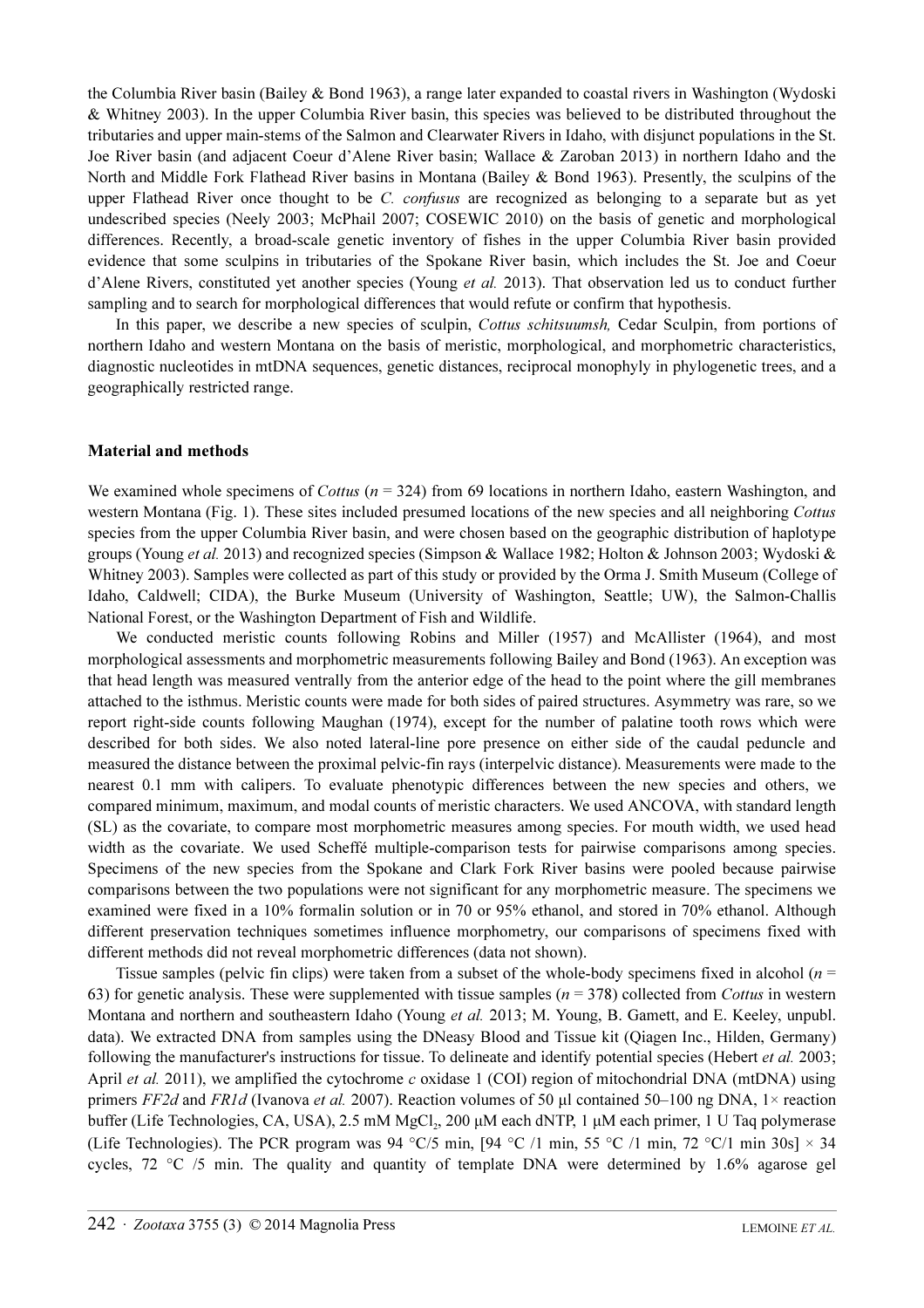electrophoresis. PCR products were purified using ExoSap-IT (Affymetrix-USB Corporation, OH, USA) according to manufacturer's instructions. We used the Big Dye kit and the 3700 DNA Analyzer (ABI; High Throughput Genomics Unit, WA, USA) to obtain DNA sequences, which were viewed and aligned with Sequencher (Gene Codes Corporation, MI, USA).



FIGURE 1. Distribution of specimens of *Cottus schitsuumsh* (filled circles; type location, unfilled star) examined within the upper Spokane River (the Couer d'Alene and St. Joe rivers) in Idaho and the Clark Fork River in Montana. Locations of specimens of other Cottus species examined from adjacent basins are depicted (unfilled squares); others beyond this area are noted in the text. Inset: Columbia River basin in the United States.

We used diagnostic nucleotide characters (DeSalle *et al.* 2005), genetic distances, and tree-based phylogenies derived from COI sequences to assist with species diagnosis. We analyzed two sets of sequences representing 33 recognized species (including the species described herein): 1) the 104 distinct haplotypes among all accessions  $(n \cdot n)$ = 283) of COI sequences for Cottus in GenBank (accessed 5 May 2013); and 2) 44 COI haplotypes of Cottus collected as part of a comprehensive inventory of streams in the upper Columbia and Missouri River basins (Young et al. 2013) or detected among specimens examined for this study. Sequences of a number of North American species are not currently available, but all represent taxa from eastern North America or the Cottopsis clade (Kinziger et al. 2005) that are unlikely to be confused with the species we examined. Diagnostic nucleotides consisted of pure and conditional characters. Pure diagnostic characters were those nucleotide-position combinations unique to all haplotypes of the new species globally or in North America. Conditional diagnostic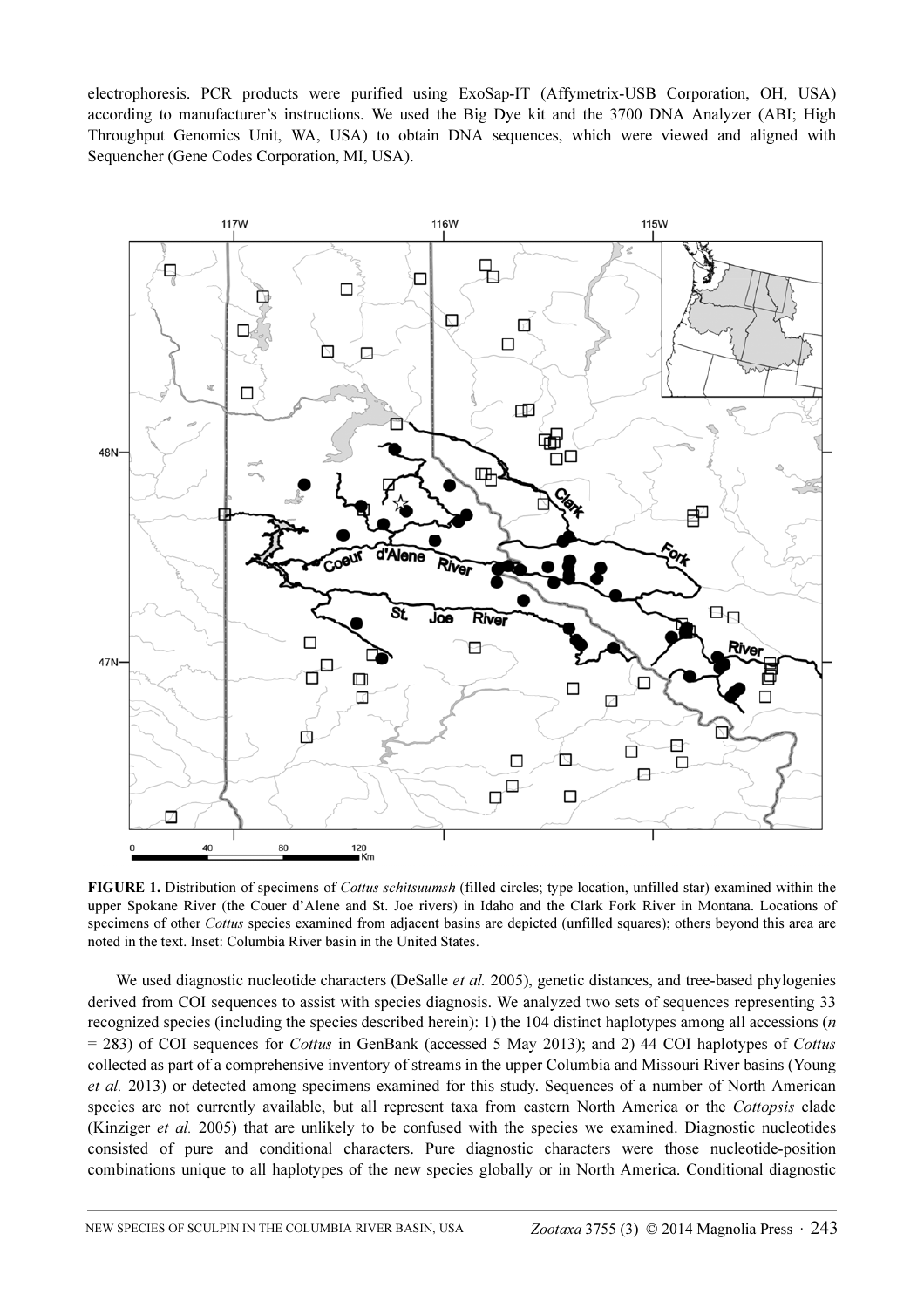characters were those nucleotide-position combinations that were present in one of the haplotypes of the new species but were not observed in any other species (Wong *et al.* 2009). We used MEGA 5.1 (Tamura *et al.* 2011) to construct an outgroup-rooted neighbor-joining phylogenetic tree of all Cottus haplotypes based on uncorrected pdistances (rather than Kimura 2-parameter distances; Collins et al. 2012; Srivathsan & Meier 2012). We used Leptocottus armatus as the outgroup (Kinziger et al. 2005). We built the tree to display genetic distances among taxa and to assess whether the new species was reciprocally monophyletic from all recognized species available in GenBank.

To provide evidence that hybridized individuals of the new species were not included in morphological or mtDNA analyses, we analyzed microsatellites of the new species and potentially sympatric taxa. This included morphologically examined specimens of the new species ( $n = 28$ ), as well as tissue samples from representatives from the rest of its putative range ( $n = 24$ ). Potentially sympatric species were represented by tissues and wholebody specimens of C. rhotheus ( $n = 14$ ) and C. cognatus ( $n = 65$ ) from northern Idaho and western Montana. We analyzed 11 microsatellite loci used in previous studies on sculpin (Englbrecht et al. 1999; Fiumera et al. 2002; Nolte et al. 2005): Cott100, Cott113, Cott130, Cott255, Cott687, CottES10, CottES19, Cba42, Cgo33, Cgo310, and Cgo1114. The reaction volume (10 µl) contained 1.0µL DNA, 1x reaction buffer (Life Technologies), 2.0 mM MgCl<sub>3</sub>, 200 $\mu$ M of each dNTP, 1 $\mu$ M reverse primer, 1 $\mu$ M dye-labeled forward primer, 1.5 mg/ml BSA, and 1U Taq polymerase (Life Technologies). The PCR profile was 94°C/5 min, [94°C/1 min, 55°C/1 min, 72°C/30s] x 36 cycles). The resultant products were visualized on a LI-COR DNA analyzer (LI-COR Biotechnology). We inspected principal coordinate analysis (PCoA) plots generated using GenAlEx (Peakall and Smouse 2006) to gauge whether introgressed specimens were present.

## Results

Genetic evidence supports recognition of a sculpin from tributaries of the Spokane River basin in Idaho, as well as in the middle Clark Fork River basin in Montana, as a distinct taxon (cf. Young et al. 2013). Based on a sample of 91 individuals, this new species was represented by three COI haplotypes throughout its range: haplotype 1 in the Coeur d'Alene River basin in Idaho and the middle Clark Fork River basin in Montana, haplotype 2 in most of the St. Joe River basin in Idaho, and haplotype 3 in the St. Maries River basin (tributary to the St. Joe River) in Idaho (Fig. 2). The maximum intraspecific genetic distance among haplotypes of this species (0.65%) was less than the minimum interspecific distances to its three nearest neighbors (C. cognatus (ID-MT), 1.61–2.26%; C. cf. bairdii (MT), 1.77–2.74%; and C. caeruleomentum, 1.77–2.74%). These interspecific distances are typical of minimum differences among congeneric fishes (Ward 2009). The genetic distance between the new species and C. confusus (mean, 5.52%, range 4.84–6.29%) and their positions on the neighbor-joining tree imply that these constitute separate species that are not sister to one another. The new species was reciprocally monophyletic with respect to all other sculpin taxa, despite evidence for substantial paraphyly and polyphyly in the phylogenetic tree for many other species. This indicates ambiguity in the taxonomy of *Cottus*, large numbers of misidentified species, or the influence of introgression (Kinziger et al. 2005; April et al. 2011; Young et al. 2013), none of which altered the distinctiveness of the new species. Furthermore, six nucleotide positions were globally or continentally diagnostic for the new species (Table 1).

Microsatellite data distinguished between the new species and its two potentially sympatric congeners (C. rhotheus and C. cognatus), with no evidence of intermediate haplotypes suggestive of introgression. The first two axes of the PCoA scatterplot accounted for 70% of the variation in the data (axis 1, 53.25%; axis 2, 16.76%) and produced three well-separated groups (Fig. 3).

## Cottus schitsuumsh, new species

Cedar Sculpin

Holotype. UW 151670, male, 91 mm SL, haplotype group 1 (JX311895), East Fork Steamboat Creek, a tributary of the Coeur d'Alene River at West Fork Road (USFS Road 409) (47.71821°N, 116.20010°W), Shoshone County, Idaho, 29 September 2011.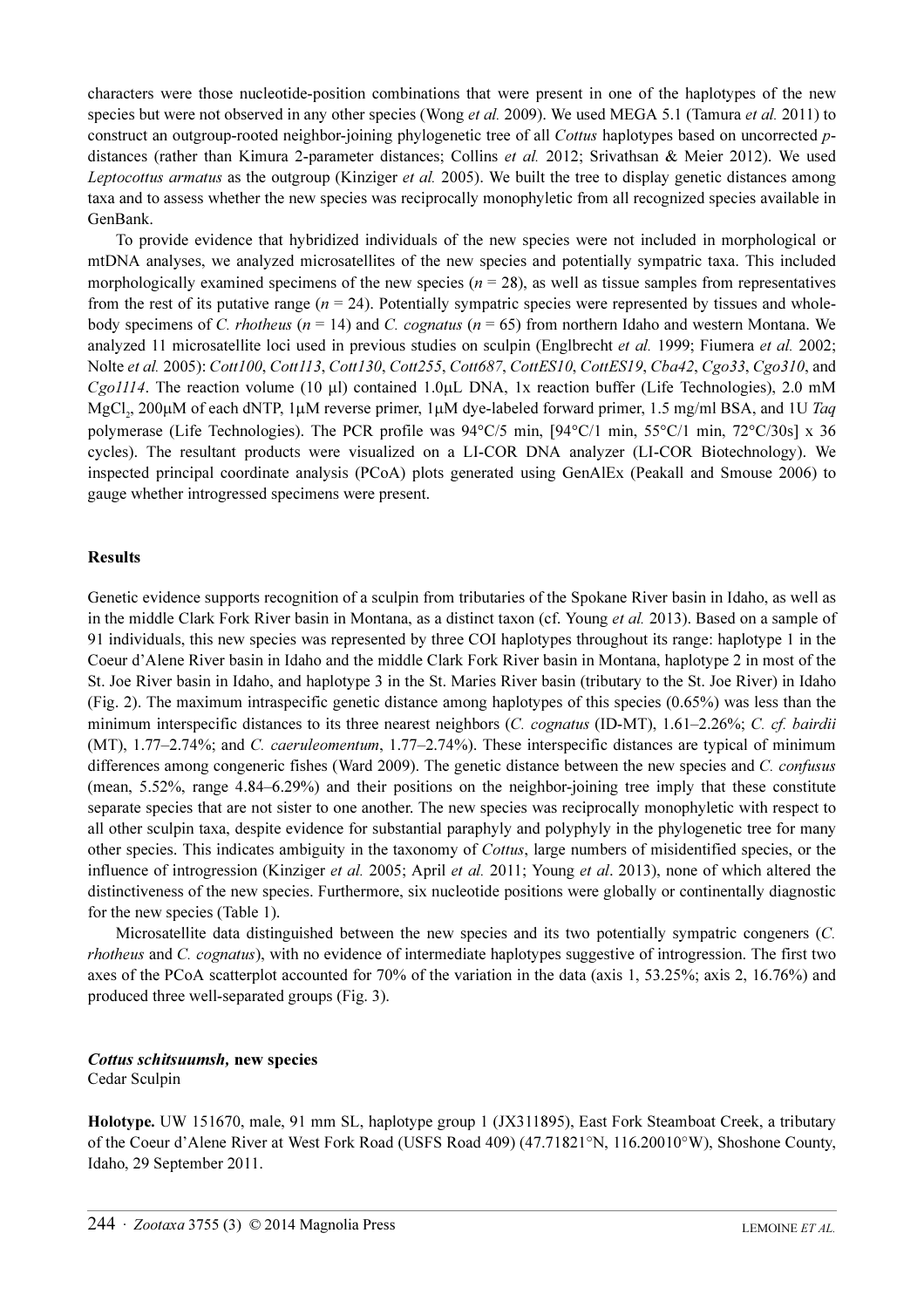

FIGURE 2. Outgroup-rooted neighbor-joining tree of Cottus from all available haplotypes based on uncorrected p-distances for cytochrome c subunit 1 sequences. State and province abbreviations are given for North American samples, and river basins are noted for C. beldingii, C. confusus, and C. schitsuumsh in Idaho and Montana. Cottus poecilopus, C. reinii, those in the Cottopsis clade (Kinziger et al. 2005), and the outgroup Leptocottus armatus are not shown.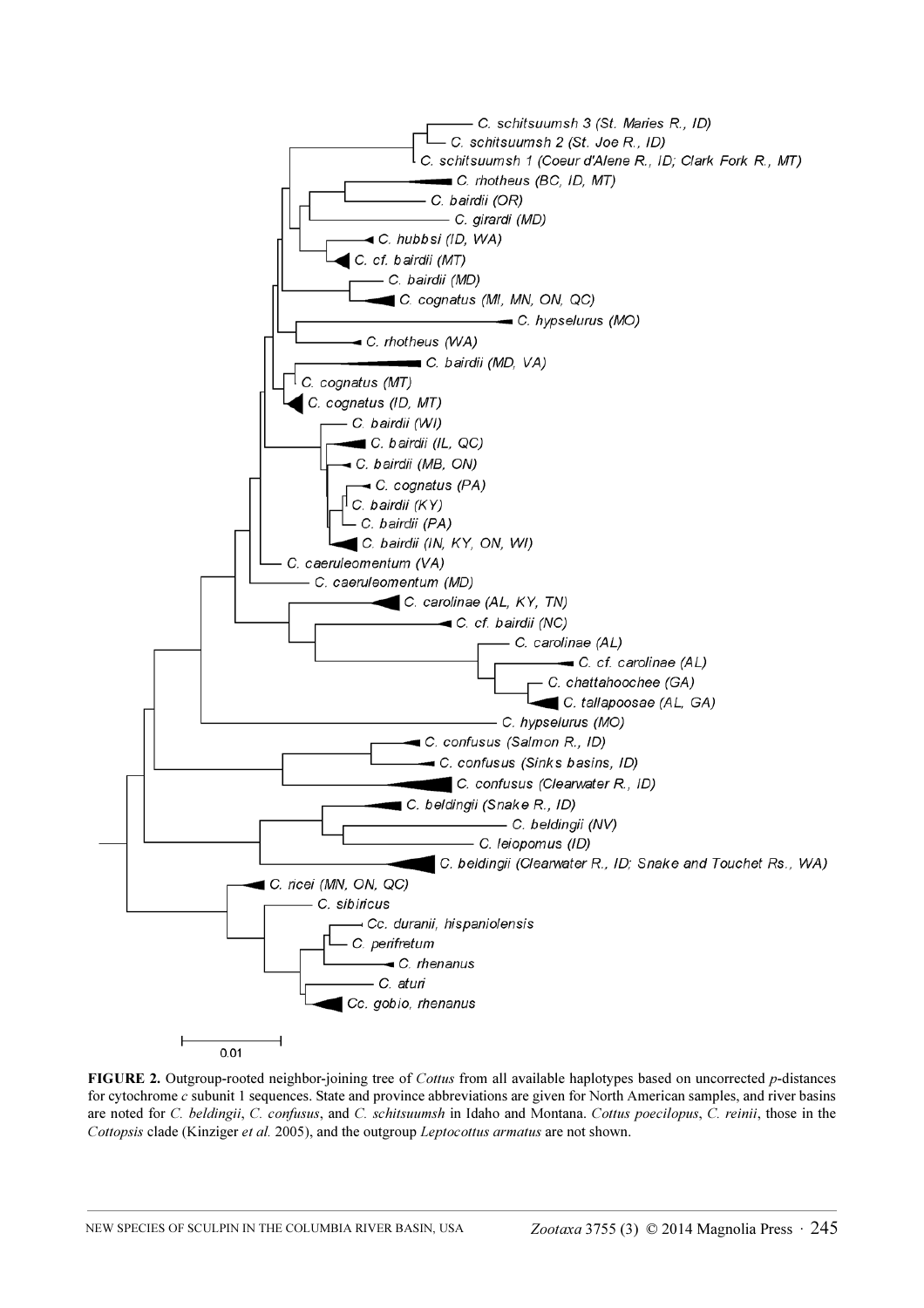

FIGURE 3. Plot of the first two principal coordinates based on 11 microsatellite loci for *Cottus schitsuumsh* (triangles) and potentially sympatric C. cognatus (diamonds) and C. rhotheus (squares).

Paratypes. UW 151671, 2 males and 1 female, 57–73 mm SL, haplotype group 1 (JX311896), CIDA 101,703, 2 males and 1 female, 72–99 mm SL, collected with the holotype.

Additional materials (nontypes, examined morphologically and genetically). Idaho, Shoshone County: (5, 66–81 mm SL, haplotype group 2, JX311919) Bird Creek (47.27235°N, 115.60885°W), 29 September 2011; (5, 68–80 SL, haplotype group 1, JX311898) Leiberg Creek (47.72100°N, 116.38335°W), 6 September 2011; (5, 64– 88 mm SL, haplotype group 2, JX311921) Red Ives Creek (47.06016°N, 115.33448°W), 29 September 2011; (5, 69–96 mm SL, haplotype group 1, JX311902) West Fork Steamboat Creek (47.71718°N, 116.20380°W), 7 September 2011. Tissue samples (and extracted DNA) are archived at the Wildlife Genetics Laboratory, Rocky Mountain Research Station, Missoula, MT.

Additional materials (nontypes, examined morphologically). Idaho, Benewah County: (2, 50–70 mm SL, CIDA68425) Renfro Creek (47.16278°N, 116.40462°W), 11 July 1996. Idaho, Shoshone County: (5, 69–84 mm SL) Beaver Creek (47.08260°N, 115.35738°W), 29 September 2011; (1, 62 mm SL, CIDA69113) Buckskin Creek (47.99148°N, 116.22247°W), 24 July 1997; (2, 71–86 mm SL, CIDA68475) Eagle Creek (47.64813°N, 115.91920°W), 23 August 1996; (5, 71–83 mm SL) East Fork Steamboat (47.71821°N, 116.20010°W), 29 September 2011; (5, 72–79 mm SL) Leiberg Creek (47.72100°N, 116.38335°W), 6 September 2011; (10, 44–95 mm SL) Steamboat Creek (47.69685°N, 116.167867°W), 18 October 2011; (4, 70–97 mm SL) West Fork Steamboat Creek (47.71718°N, 116.2038°W), 18 October 2011; (1, 73 mm SL, UW 152969 ) West Fork Steamboat Creek (47.71718°N, 116.2038°W), 7 September 2011. Montana, Mineral County: (5, 48–62 mm SL) Fish Creek (46.951°N, 114.67359°W), 12 October 2011; (5, 50–76 mm SL) Fish Creek (46.96693°N, 114.65292°W), 12 October 2011; (5, 45–67 mm SL) St. Regis River (47.43131°N, 115.74357°W), 15 October 2011; (5, 48–86 mm SL) Trout Creek (47.09768°N, 114.90475°W), 12 October 2011; (5, 51–67 mm SL) Trout Creek (47.13611°N, 114.85036°W), 12 October 2011; (5, 51–91 mm SL) Trout Creek (47.14311°N, 114.83298°W), 12 October 2011;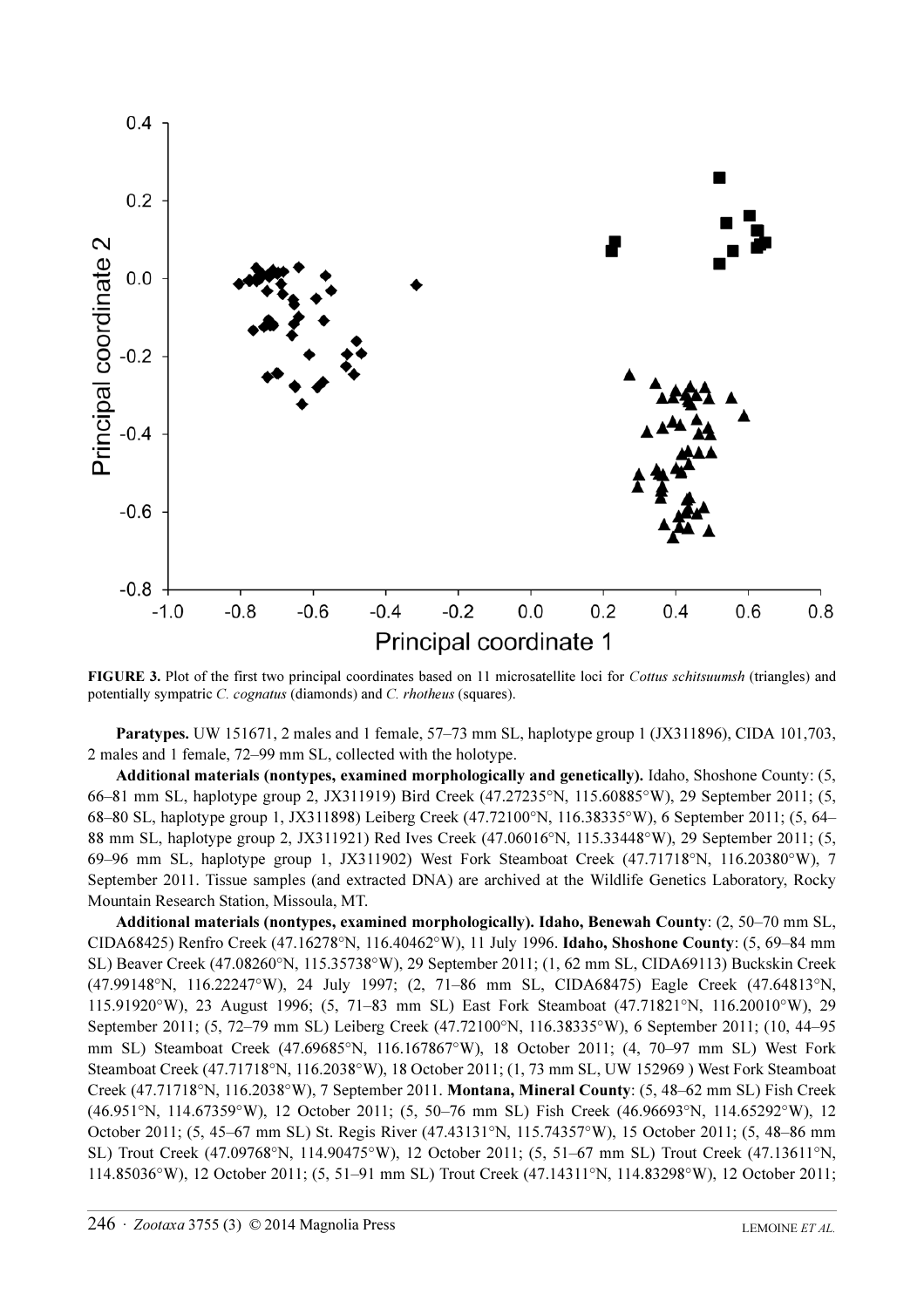(6, 49–83 mm SL) Twomile Creek (47.295958°N, 115.171311°W), 12 October 2011. Montana, Sanders County: (8, 53–77 mm SL) Prospect Creek (47.57452°N, 115.39381°W), 15 October 2011.

Additional materials (nontypes, examined genetically). Haplotype group 1. Idaho, Kootenai County: (2, JX282597) 4th of July Creek (47.58208°N, 116.46721°W); (2, JX311897) Hayden Creek (47.82378°N, 116.65348°W). Idaho, Shoshone County: (2, JX311893) Bumblebee Creek (47.63522°N, 116.27645°W); (2, JX311899) Moon Creek (47.55719°N, 116.03062°W); (2, JX311900) Rampike Creek (47.81965°N, 115.96189°W); (2, JX311901) West Fork Eagle Creek (47.67772°N, 115.88087°W). Montana, Mineral County: (2, JX311903) Big Creek (47.37580°N, 115.39283°W). (1, JX311904) Burdette Creek (46.81331°N, 114.62097°W). (1, JX311905) Burdette Creek (46.83436°N, 114.60488°W). (2, JX311907) East Fork Packer Creek (47.43260°N, 115.49248°W). (2, JX311908) Savenac Creek (47.39438°N, 115.39210°W). (1, JX311909) Savenac Creek (47.43467°N, 115.39532°W). (1, JX311910) Savenac Creek (47.46251°N, 115.38812°W). (2, JX311911) St. Regis River (47.41834°N, 115.62450°W). (1, JX311912) St. Regis River (47.43131°N, 115.74357°W). (1, JX311913) St. Regis River (47.43675°N, 115.68220°W). (2, JX311914) Straight Creek (46.91092°N, 114.81761°W). (2, JX311915) Twelvemile Creek (47.37603°N, 115.25982°W). (1, JX311915) Twelvemile Creek (47.42681°N, 115.24120°W). Montana, Sanders County: (2, JX311917) Wilkes Creek (47.55313°N, 115.42111°W). Haplotype group 2. Idaho, Shoshone County: (2, JX282598) Beaver Creek (47.08314°N, 115.35790°W). (2, JX311918) Bird Creek (47.27229°N 115.60893°W). (2, JX311920) North Fork St. Joe River (47.35768°N, 115.73658°W). (2, JX311922) Simmons Creek (47.13888°N, 115.39229°W). (2, JX311923) St. Joe River (47.04652°N, 115.18094°W). Haplotype group 3. Idaho, Shoshone County: (2, JX282599) Bechtel Creek (46.99509°N, 116.28479°W). Tissue samples (and extracted DNA) are archived at the Wildlife Genetics Laboratory, Rocky Mountain Research Station, Missoula, MT. See Young et al. (2013; table S1) for additional materials used in this analysis.

Morphological diagnosis. Cottus schitsuumsh is diagnosed from all other Cottus in the upper Columbia River basin by the lack of a second preopercular spine, palatine tooth patches smaller and separate from the vomerine tooth patch, and axillary prickling.

Cottus schitsuumsh is distinguished from C. cognatus, C. confusus, C. hubbsi, and C. rhotheus by the lack of a second preopercular spine. Cottus schitsuumsh is distinguished from C. cf. bairdii and C. beldingii by the presence of axillary prickling. In addition, C. schitsuumsh has palatine tooth patches smaller than the vomerine tooth patch and the patches are separated. Cottus cf. bairdii has palatine tooth patches equal to or larger in size than the vomerine tooth patch. Cottus beldingii generally lacks palatine teeth.

Molecular diagnosis. Haplotypes of C. schitsuumsh differed from those of all other members of the genus Cottus (represented in GenBank or in this study) at three positions (Table 1). Additionally, they differed from all other North American Cottus haplotypes at an additional position. Nucleotides at two other positions were diagnostic for individual haplotypes.

| Position <sup>1</sup> | Nucleotide | Diagnostic for $2$              |
|-----------------------|------------|---------------------------------|
| 5577                  | T          | C. schitsuumsh haplotype 3      |
| 5664                  | G          | C. schitsuumsh in North America |
| 5685                  |            | C. schitsuumsh haplotype 2      |
| 5868                  |            | C. schitsuumsh                  |
| 6081                  |            | C. schitsuumsh                  |
| 6120                  | т          | C. schitsuumsh                  |

| TABLE 1. Diagnostic characters for Cottus schitsuumsh in the mtDNA cytochrome c oxidase subunit 1 (COI) region. |  |  |  |  |
|-----------------------------------------------------------------------------------------------------------------|--|--|--|--|
|                                                                                                                 |  |  |  |  |

<sup>1</sup>Based on *C. reinii* mitome (GenBank accession AP004442; Miya et al. 2003).

<sup>2</sup>Relative to all *Cottus* haplotypes in GenBank ( $n = 104$  from 283 accessions) and from *Cottus* collected throughout the upper Columbia and Missouri River basins (Young *et al.* 2013) and in this study ( $n = 44$ ).

Description. Cottus schitsuumsh is a moderately sized species of Cottus rarely exceeding 90 mm SL with anal fin rays 14 (rarely 13 or 15), the final posterior anal-fin ray commonly branched; dorsal-fin spines 8 (rarely 7 or 9); dorsal-fin rays 17–20 (usually 18–19) with the posterior dorsal-fin ray branched; pectoral-fin rays 13–14 (usually 14); and pelvic-fin rays 4 (rarely 3) and of similar length. There are 2 medial-chin pores, 10–12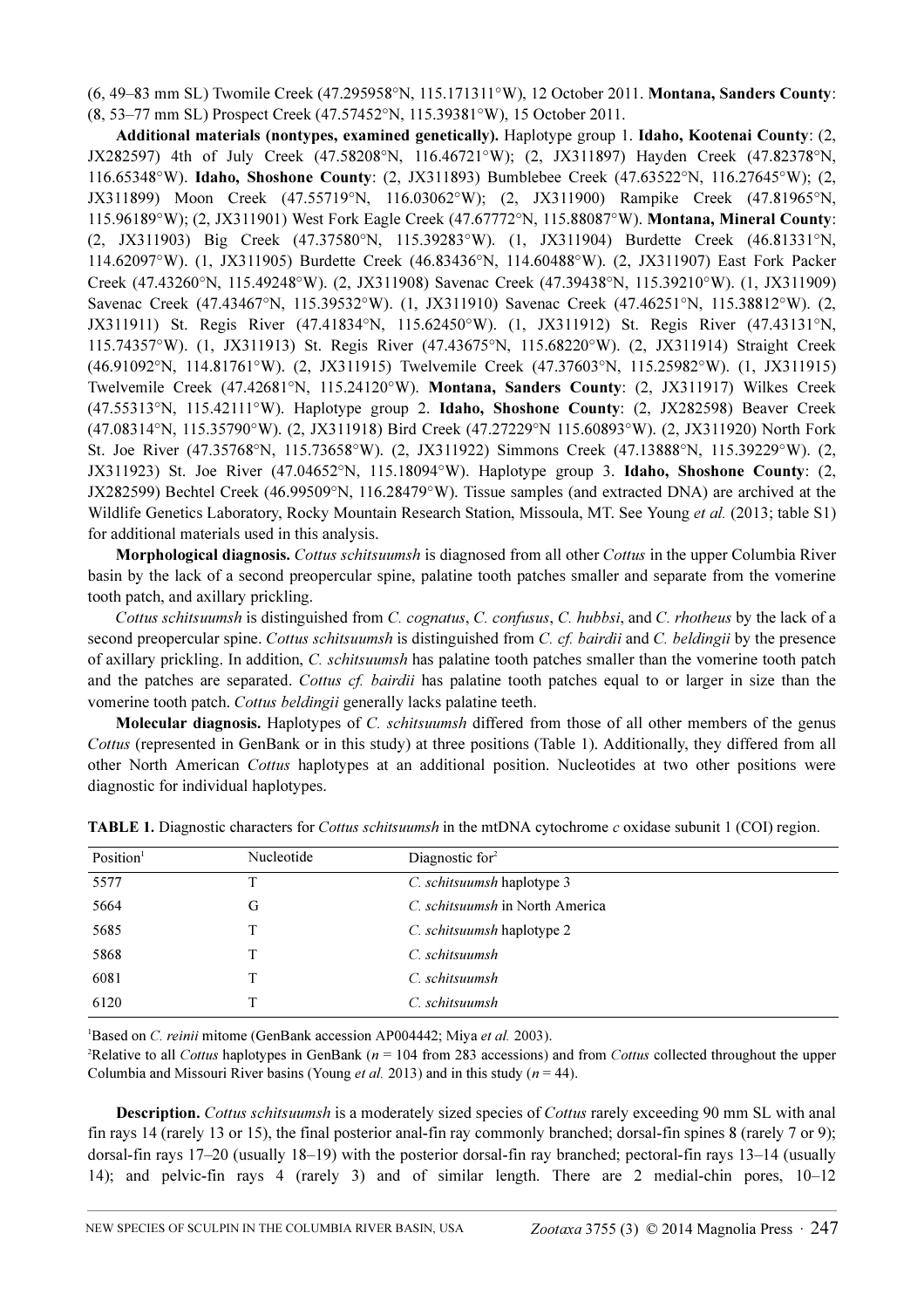preoperculomandibular pores, and 2 postmaxillary pores (rarely 0). Dorsal fins are generally not connected but occasionally have a slight connection at the base. Prickling is consistent and restricted to a trapezoidal area, widest in the axillary region and narrowest along the lateral line under the beginning of the second dorsal fin. Palatine teeth are present in two or fewer rows and sometimes on only one side. The palatine tooth patches are smaller than and separated from the vomerine tooth patch and generally equal if present on both sides. The lateral line is incomplete, ending below the latter half of the second dorsal fin. One preopercular spine was observed among all specimens. Preopercular spines are greatly reduced and skin-covered. The mouth width/head width fraction ranges from  $\frac{1}{2}$  to 2/3.

Morphometrics of the holotype (91 mm SL, male) and 3 paratypes (57–73 mm SL, 2 males and 1 female) as a percentage of SL (mean and range): caudal peduncle depth (8.8, 8.1–10.6); caudal peduncle length (13.9, 12.3– 17.4); head length (19.7, 16.8–23.4); head width (26.8, 21.6–34.3); lateral line length (59.5, 51.3–70.6); snout length (9.0, 6.5–17.4); mouth width (14.2, 12.9–15.9); interpelvic width (3.5, 2.3–4.6); longest pectoral ray (24.3, 21.2–33.7), longest pelvic ray (18.5, 15.1–24.4).

Mottling of C. schitsuumsh is variable and consists of at least two forms. One has black-brown mottling on a brown-olive background mainly above the lateral line that stops under the soft dorsal fin (Fig. 4), and weak saddling is occasionally present (Fig. 5). The pectoral fins have faint black-brown contours running vertically. The other form lacks mottling or spotting over the body and the background color can be light brown, rust orange, or yellow. Both types have a dark blotchy marking near the base of the caudal rays and the first dorsal fin is generally dorsally darkened. Both forms are sympatric in the upper Spokane River basin, Idaho, but the mottled form has only been observed in Montana.



FIGURE 4. Illustration of the holotype of Cottus schitsuumsh.

Comparisons. Cottus schitsuumsh tended to have more anal fin rays (mode, 14 rays) than the other species (modes, 12 or 13 rays) among our samples (Table 2) and relative to other sculpins in this region (Wydoski and Whitney 2003). Pelvic ray counts are similar among the observed Cottus species, but C. cognatus commonly had a greatly reduced fourth pelvic-fin ray (cf. Wydoski & Whitney 2003). Cottus rhotheus has more pectoral rays than C. schitsuumsh. Counts of medial-chin pores did not differ among species, although C. schitsuumsh tended to have more preoperculomandibular pores than other species and more postmaxillary pores than C. cf. bairdii, C. beldingii, and C. cognatus (Table 3). Cottus schitsuumsh can be further distinguished from C. cognatus and C. beldingii by the presence of palatine teeth (Table 4). The palatine tooth patch of C. schitsuumsh consists of two or fewer rows, may occur on only one side, and is about ½ the size of the vomerine tooth patch. The palatine tooth patch is similar to or larger than the vomerine tooth patch in C. rhotheus, C. hubbsi, and C. cf. bairdii. Cottus schitsuumsh also differs from  $C$ . hubbsi and  $C$ . rhotheus by having an incomplete lateral line.

Originally confused with C. confusus (Bailey & Bond 1963), C. schitsuumsh can be distinguished from it by having only one preopercular spine that is small (length less than half the eye diameter) and skin-covered (Fig. 6). Most specimens of C. *schitsuumsh* also lack lateral-line pores on the caudal peduncle (Fig. 7). Pores along the lateral line of C. confusus, usually end beneath the latter half of the second dorsal fin and reappear at the end of the caudal peduncle near the origin of the caudal rays.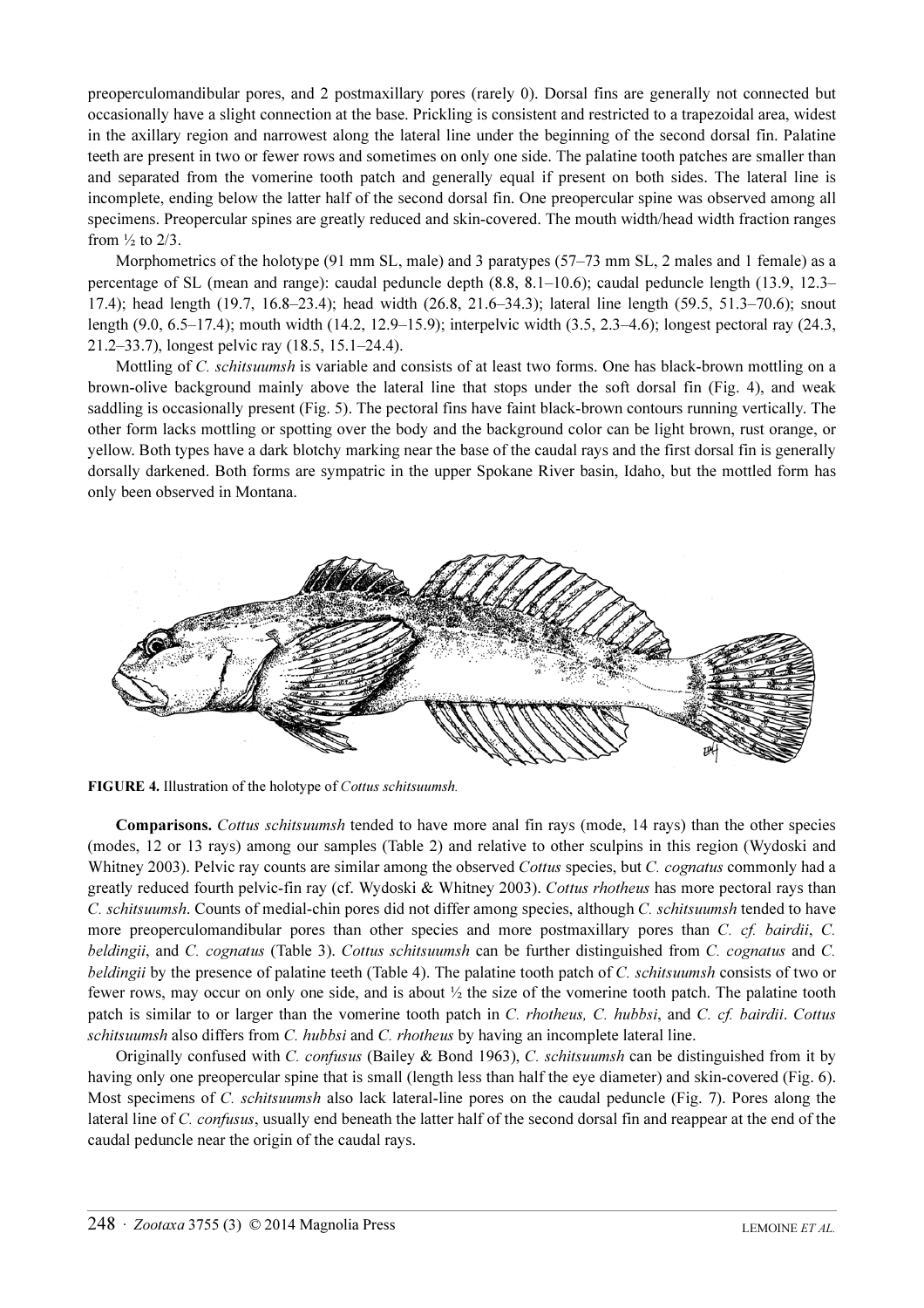TABLE 2. Range (mode) for counts of Cottus fin spines and rays examined in this study. Samples sizes are noted after each sampling location or species.

| <b>Species</b>                      | Dorsal spines | Dorsal rays | Anal rays   | Pelvic rays    | Pectoral rays |
|-------------------------------------|---------------|-------------|-------------|----------------|---------------|
| Spokane River basin ( $n = 64$ )    | $7-9(8)$      | $17-19(18)$ | $13-15(14)$ | $3-4(4)$       | $12-14(14)$   |
| Clark Fork River basin ( $n = 44$ ) | $7 - 9(8)$    | $17-19(18)$ | $12-14(14)$ | $3-4(4)$       | $12-15(14)$   |
| C. beldingii ( $n = 39$ )           | $7 - 8(7)$    | $16-18(17)$ | $11-13(12)$ | $3-4(4)$       | $13-15(14)$   |
| C. cf. bairdii $(n=10)$             | $6 - 8(8)$    | $16-19(17)$ | $12-14(13)$ | 4              | $13-15(14)$   |
| C. cognatus $(n=73)$                | $7 - 9(8)$    | $15-19(18)$ | $10-13(12)$ | $3-4(4)^1$     | $12-14(13)$   |
| C. confusus $(n = 49)$              | $7 - 9(8)$    | $15-19(17)$ | $10-14(13)$ | $\overline{4}$ | $11-15(13)$   |
| C. hubbsi $(n=19)$                  | $7 - 8(8)$    | $15-18(17)$ | $12-14(13)$ | $\overline{4}$ | $13-16(15)$   |
| C. rhotheus ( $n = 26$ )            | $7 - 9(8)$    | $15-18(16)$ | $11-14(12)$ | 4              | $15-17(16)$   |

<sup>1</sup>Fourth ray in the pelvic fin of *C. cognatus* reduced (ca. 1/2 of other rays; cf. Wydoski & Whitney 2003).

TABLE 3. Range (mode) of pore counts for Cottus examined in this study.

| <b>Species</b>                      | Medial chin pores | Preoperculomandibular pores | Postmaxillary pores |
|-------------------------------------|-------------------|-----------------------------|---------------------|
| Spokane River basin ( $n = 64$ )    | (2)               | $10-12(12)$                 | $0 - 2(2)$          |
| Clark Fork River basin ( $n = 44$ ) | (2)               | $10-12(12)$                 | $0-2(2)$            |
| C. beldingii ( $n = 39$ )           | (2)               | $10-12(11)$                 | (2)                 |
| C. cf. bairdii $(n=10)$             | (2)               | $10-11(11)$                 | $0-2(1)^1$          |
| C. cognatus $(n=73)$                | (2)               | $10-12(10)$                 | $0-1(0)$            |
| C. confusus $(n = 49)$              | (2)               | $10-12(11)$                 | $1-2(2)$            |
| C. hubbsi $(n=19)$                  | (2)               | $10-12(11)$                 | $1-2(2)$            |
| C. rhotheus ( $n = 26$ )            | (2)               | $10-12(11)$                 | $1-2(2)$            |

<sup>1</sup>Postmaxillary pores for C. cf. bairdii were consistently in a lower position compared to that of other species.

| Species                            | Preopercular Prickling<br>spines |                                                                                                                           | Palatine teeth                                 | Lateral line pores<br>on caudal<br>peduncle |
|------------------------------------|----------------------------------|---------------------------------------------------------------------------------------------------------------------------|------------------------------------------------|---------------------------------------------|
| Spokane River basin<br>$(n = 64)$  |                                  | Consistent and restricted to a trapezoidal<br>area, widest in the axillary region and<br>narrowest along the lateral line | sides                                          | 1–2 rows on 1–2 No $(59)$ , yes $(5)$       |
| Clark Fork River basin<br>$(n=44)$ |                                  | Consistent and restricted to a trapezoidal<br>area, widest in the axillary region and<br>narrowest along the lateral line | 1–2 rows on 1–2 No $(40)$ , yes $(4)$<br>sides |                                             |
| C. beldingii $(n = 39)$            | $1-2(1)$                         | Absent                                                                                                                    | Absent                                         | No                                          |
| C. cf. bairdii $(n=10)$            | $1-2(2)$                         | Generally absent; some prickles $(1-7)$ can<br>be present axial to the pectoral fin                                       | $>$ 2 rows on both No<br>sides                 |                                             |
| C. cognatus $(n = 73)$             | $2 - 3(2)$                       | Generally absent; occasionally small<br>patches in the axillary region                                                    | Absent                                         | No                                          |
| C. confusus $(n = 49)$             | $2 - 3(2)$                       | Consistent and restricted to a trapezoidal<br>area, widest in the axillary region and<br>narrowest along the lateral line | sides                                          | 1–2 rows on 1–2 No $(3)$ , yes $(46)$       |
| C. hubbsi $(n=19)$                 | 3                                | Large patch under pectoral fins, scattered<br>elsewhere                                                                   | $>$ 2 rows on both Yes<br>sides                |                                             |
| C. rhotheus $(n=26)$               | $3-4(3)$                         | Covers most of the body                                                                                                   | $\geq$ 2 rows on both Yes<br>sides             |                                             |

TABLE 4. Additional meristic and morphological characters of Cottus examined in this study.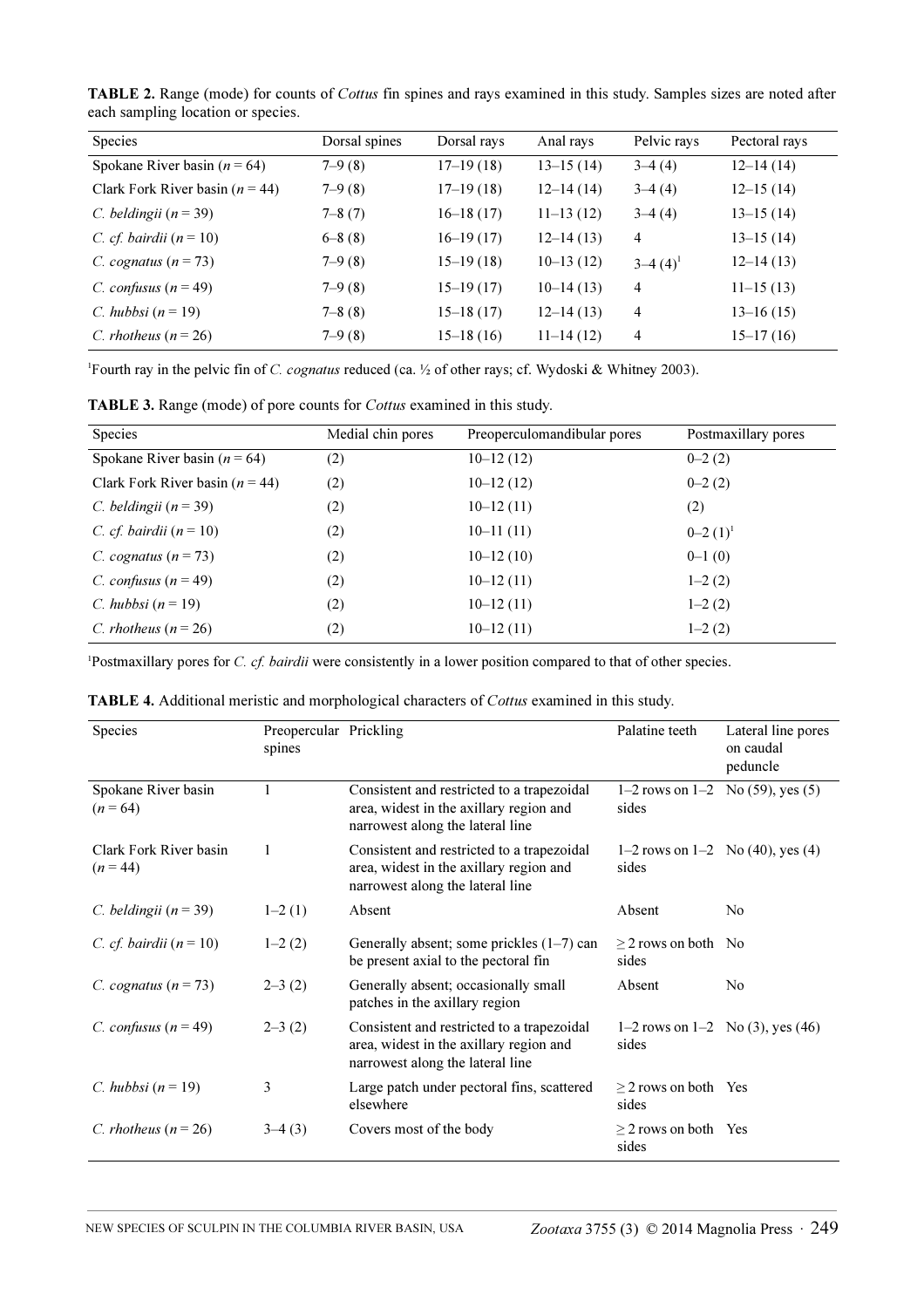

FIGURE 5. Dorsal, lateral, and ventral views of a 73 mm SL male Cottus schitsuumsh (UW 152969) from West Fork Steamboat Creek (47.71718°N, 116.2038°W), Shoshone County, Idaho, 7 September 2011. A pelvic fin was removed for genetic sequencing. Photographs by Zachary Randall.

Most morphometric features separated C. schitsuumsh from one or more of the Cottus species. Caudalpeduncle depth, head length, mouth width, and interpelvic width statistically differed more often between C. schitsuumsh and the other species than did other measures (Table 5). Frequency distributions of these features emphasized these differences (Tables 6, 7). With respect to C. confusus, C. schitsuumsh differed by having a shorter lateral line, wider mouth, longer snout, and narrower interpelvic width.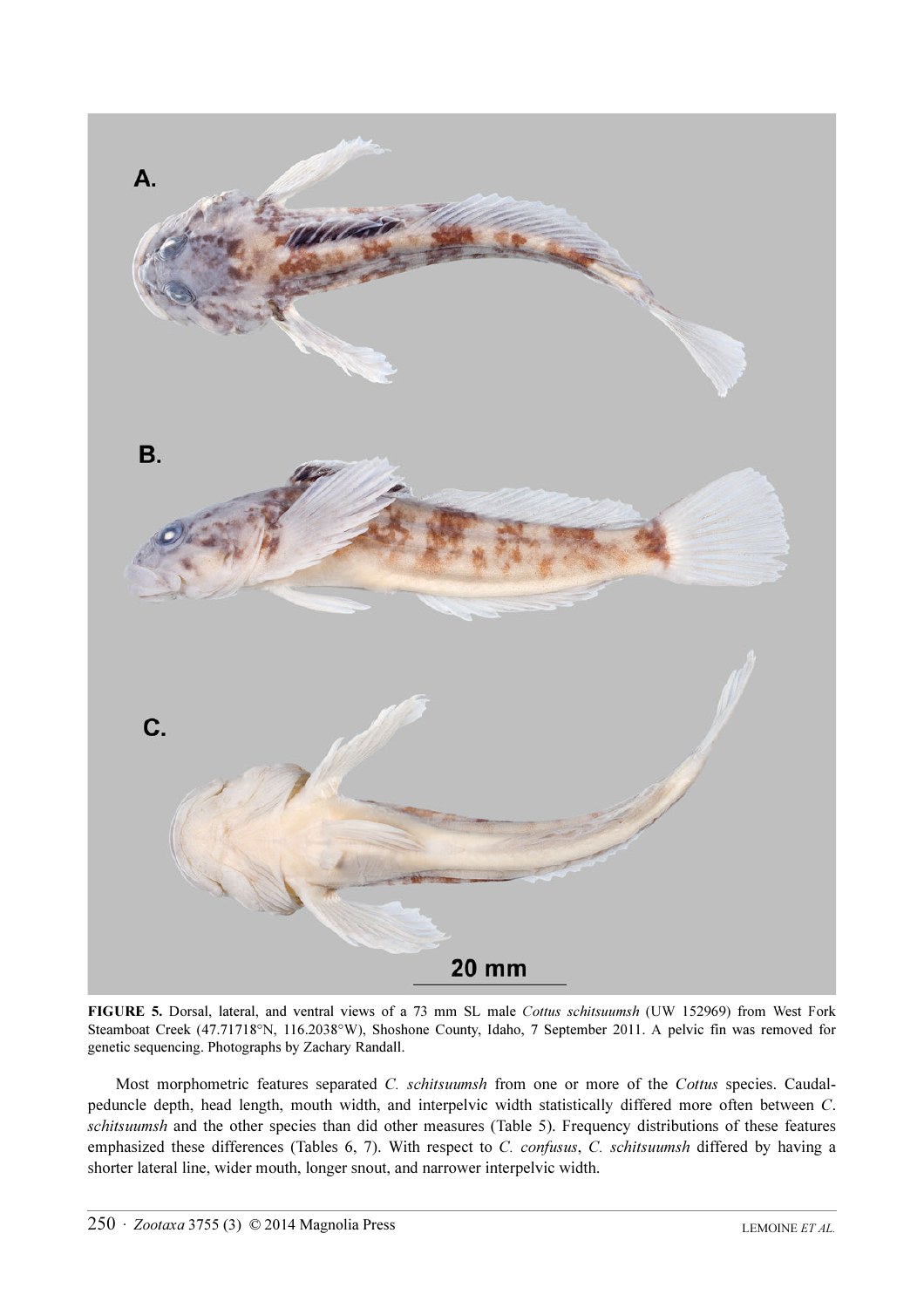TABLE 5. Mean values for 11 morphometric characteristics among Cottus examined in this study. Morphometric values were standardized by dividing by standard length, except mouth width was standardized by head width. An asterisk denotes a significant pairwise difference (ANCOVA, Scheffé test;  $P \le 0.05$ ) between the pooled sample of C. schitsuumsh and another species.

| <b>Species</b>                      | Caudal peduncle<br>depth | Caudal peduncle<br>length | Head<br>length | Head width | Lateral line<br>length | Snout<br>length |
|-------------------------------------|--------------------------|---------------------------|----------------|------------|------------------------|-----------------|
| Spokane River basin ( $n = 64$ )    | 0.086                    | 0.144                     | 0.191          | 0.264      | 0.582                  | 0.086           |
| Clark Fork River basin ( $n = 44$ ) | 0.088                    | 0.144                     | 0.187          | 0.265      | 0.584                  | 0.086           |
| C. beldingii ( $n = 39$ )           | $0.097*$                 | $0.134*$                  | $0.211*$       | 0.273      | $0.620*$               | 0.092           |
| C. cf. bairdii $(n=10)$             | $0.077*$                 | 0.131                     | $0.208*$       | $0.301*$   | 0.599                  | 0.084           |
| C. cognatus $(n=73)$                | $0.078*$                 | $0.165*$                  | $0.221*$       | 0.257      | 0.565                  | $0.076*$        |
| C. confusus $(n = 49)$              | 0.084                    | 0.157                     | 0.202          | 0.265      | $0.667*$               | $0.078*$        |
| C. hubbsi ( $n = 19$ )              | $0.081*$                 | 0.131                     | $0.245*$       | $0.299*$   | $0.711*$               | 0.095           |
| C. rhotheus $(n=26)$                | $0.062*$                 | 0.134                     | $0.213*$       | $0.304*$   | $0.678*$               | $0.109*$        |

continued.

| Species                             | Mouth width | Interpelvic width | Longest<br>pectoral ray | Longest pelvic<br>ray | Longest dorsal<br>ray |
|-------------------------------------|-------------|-------------------|-------------------------|-----------------------|-----------------------|
| Spokane River basin ( $n = 64$ )    | 0.608       | 0.034             | 0.338                   | 0.180                 | 0.124                 |
| Clark Fork River basin ( $n = 44$ ) | 0.605       | 0.036             | 0.337                   | 0.179                 | 0.123                 |
| C. beldingii ( $n = 39$ )           | $0.509*$    | $0.042*$          | $0.282*$                | $0.167*$              | 0.116                 |
| C. cf. bairdii $(n=10)$             | $0.522*$    | $0.043*$          | 0.325                   | 0.191                 | 0.106                 |
| C. cognatus $(n = 73)$              | $0.505*$    | $0.044*$          | $0.287*$                | $0.198*$              | $0.110*$              |
| C. confusus $(n = 49)$              | $0.527*$    | $0.039*$          | 0.314                   | 0.178                 | 0.117                 |
| C. hubbsi $(n=19)$                  | $0.541*$    | $0.045*$          | 0.302                   | $0.217*$              | 0.126                 |
| C. rhotheus $(n=26)$                | 0.599       | 0.038             | $0.284*$                | 0.185                 | 0.129                 |

TABLE 6. Frequency distribution of head length divided by standard length (%) for *Cottus* examined in this study.

|                                     | Standardized head length |    |         |                 |    |    |                |    |    |    |    |
|-------------------------------------|--------------------------|----|---------|-----------------|----|----|----------------|----|----|----|----|
| Species                             | 12                       | 14 | 16      | 18              | 20 | 22 | 24             | 26 | 28 | 30 | 32 |
| Spokane River basin ( $n = 64$ )    |                          |    | 4       | 21              | 33 | 5  |                |    |    |    |    |
| Clark Fork River basin ( $n = 44$ ) |                          | 3  | 8       | 15              | 10 | 4  | $\overline{4}$ |    |    |    |    |
| C. beldingii $(n = 39)$             |                          |    |         | 9               | 10 | 12 | 4              |    | 2  |    |    |
| C. cf. bairdii $(n=10)$             |                          |    |         | 2               | 2  | 6  |                |    |    |    |    |
| C. cognatus $(n = 73)$              |                          |    | 7       | 9               | 11 | 17 | 13             | 7  | 4  | 2  | 2  |
| C. confusus $(n = 49)$              | 2                        |    | 5       | $7\overline{ }$ | 10 | 16 | 6              | 2  |    |    |    |
| C. hubbsi ( $n = 19$ )              |                          |    |         |                 | 2  | 3  | 6              | 6  | 2  |    |    |
| C. rhotheus ( $n = 26$ )            |                          |    | $2^{1}$ | 3               | 5  | 11 | $\mathfrak{D}$ | 3  |    |    |    |

Distribution and ecology. Cottus schitsuumsh is distributed in all streams sampled in the upper Coeur d'Alene and St. Joe River drainages of the Spokane River basin above Post Falls near Post Falls, Idaho, and sporadically in the middle Clark Fork River basin between Fish Creek and Prospect Creek, approximately between Tarkio and Thompson Falls, Montana (Fig. 1). This species is common to abundant in cool to cold tributaries with cobble and gravel bottoms. Cottus schitsuumsh is sympatric with Westslope Cutthroat Trout, Oncorhynchus clarkii lewisi, and Bull Trout, Salvelinus confluentus, throughout its distribution, with C. rhotheus in Idaho, and with C. cognatus in Montana. No effort was undertaken to find this species in Lake Coeur d'Alene or in the river main stems, but haplotype differences between fish from the Coeur d'Alene and St. Joe River basins imply that lineages in these basins are isolated and diverging.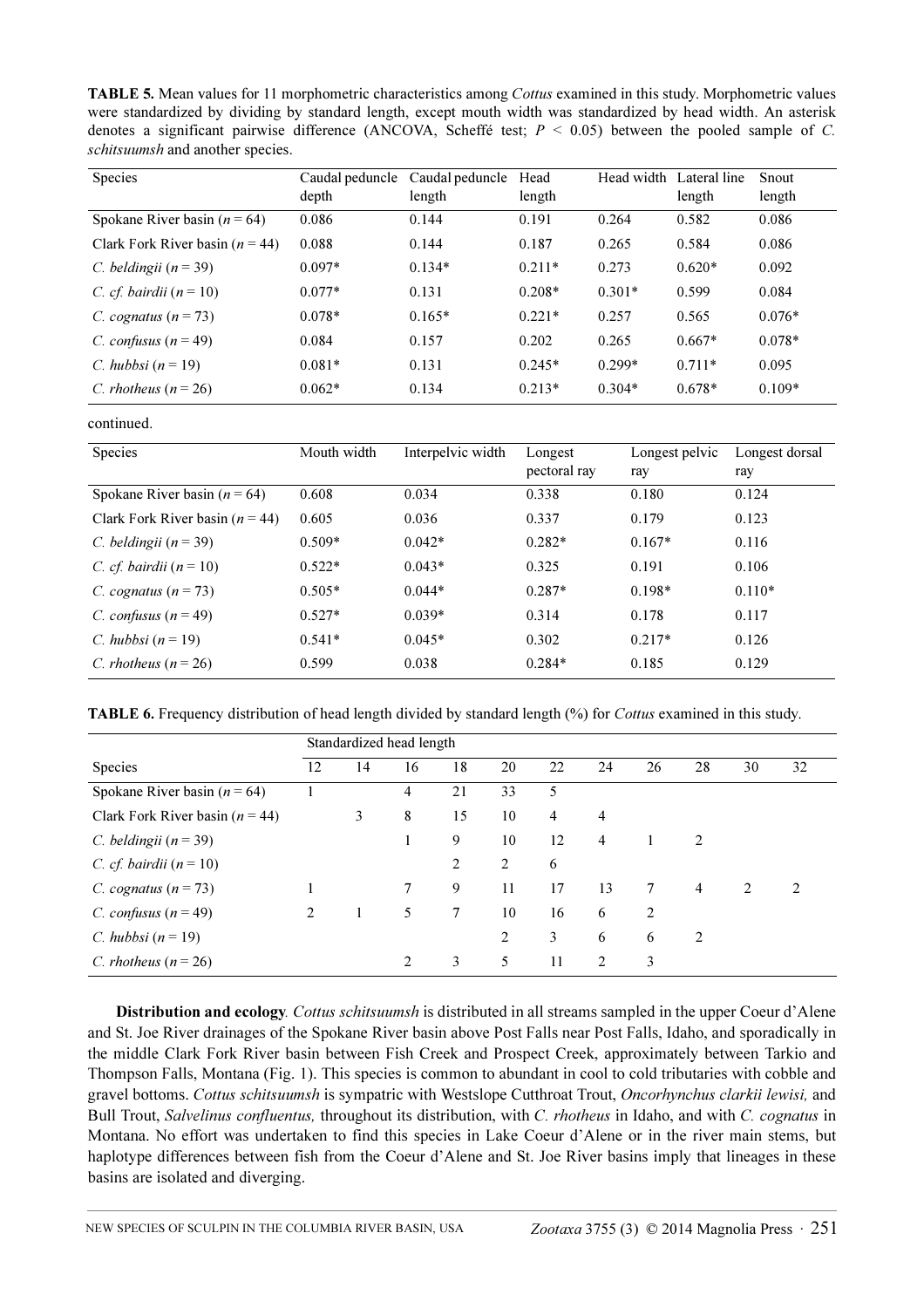

FIGURE 6. Preopercular bone of Cottus schitsuumsh (left) and of Cottus confusus (right).



FIGURE 7. Lateral pores absent on the caudal peduncle on Cottus schitsuumsh (left) and present on Cottus confusus (right).

The distribution in Idaho is consistent with that of other terrestrial and aquatic fauna e.g., Idaho Giant Salamander, Plethodon idahoensis, that persisted immediately south of the extent of Cordilleran glaciation in the Northern Rocky Mountain Refugium (Carstens et al. 2005; Shafer et al. 2010). The disjunct distribution in the Clark Fork River basin in western Montana is puzzling (although known for some time; Hendricks 1997). There are no known peri- or post-glacial hydrological connections between these basins because all mountain divides are more than 150 m above the glacial Lake Missoula highstand (Smith 2006). Because sculpins were a common and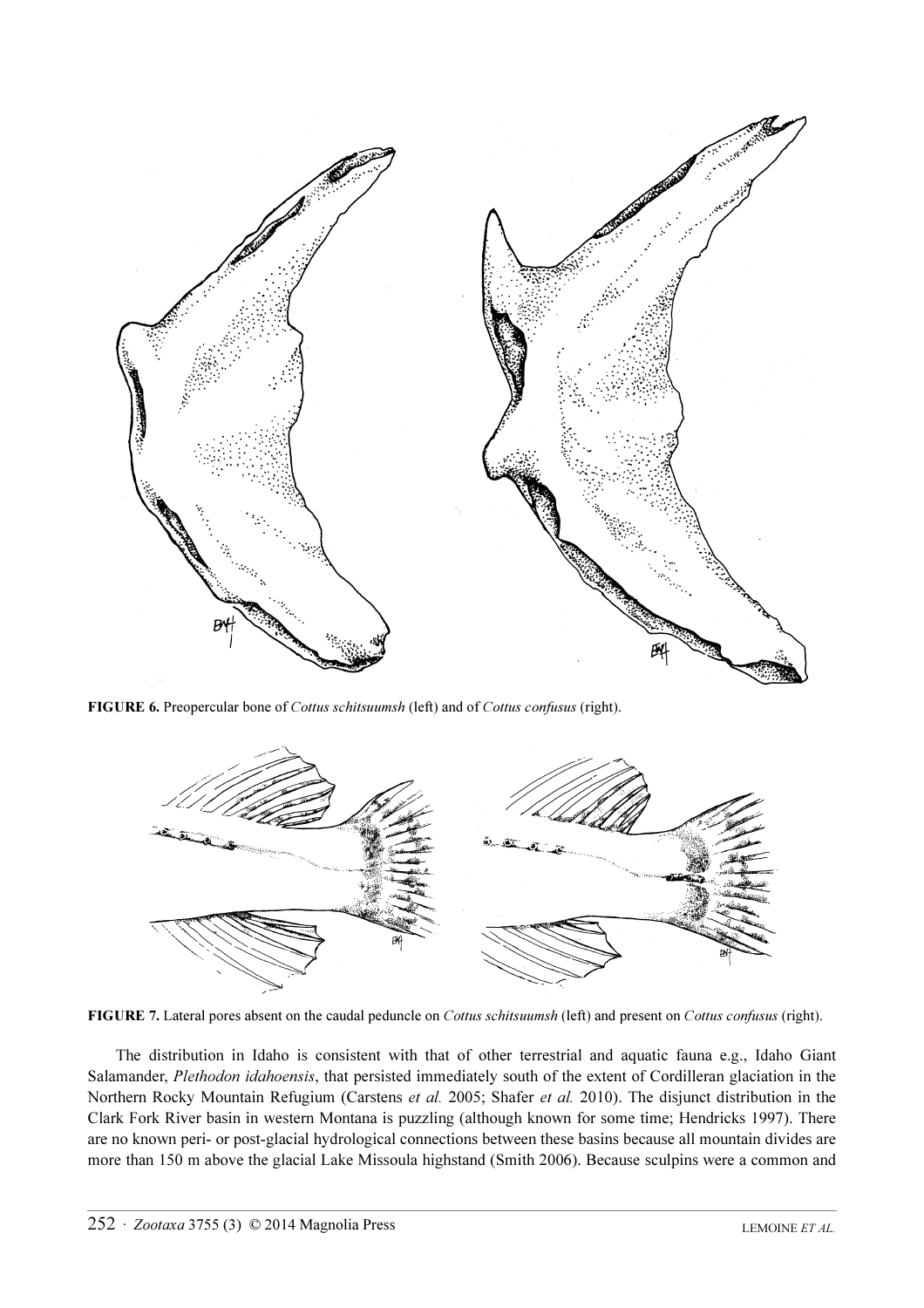legal baitfish in Montana until this century, it is plausible that populations in western Montana resulted from human-assisted translocation. Regardless of their means of arrival, the Montana populations have haplotypes similar to those in the Coeur d'Alene River basin and probably originated from that watershed.

|                                     | Standardized interpelvic width |     |     |                |     |     |                |                |     |               |                |     |
|-------------------------------------|--------------------------------|-----|-----|----------------|-----|-----|----------------|----------------|-----|---------------|----------------|-----|
| <b>Species</b>                      | 1.5                            | 2.0 | 2.5 | 3.0            | 3.5 | 4.0 | 4.5            | 5.0            | 5.5 | 6.0           | 6.5            | 7.0 |
| Spokane River basin ( $n = 64$ )    | 2                              |     | 5   | 18             | 16  | 19  | 2              |                |     |               |                |     |
| Clark Fork River basin ( $n = 44$ ) |                                | 2   |     | 10             | 15  | 12  | 2              |                |     | 2             |                |     |
| C. beldingii $(n = 39)$             |                                |     |     | 2              | 7   | 12  | 11             | $\overline{4}$ |     |               | $\mathfrak{D}$ |     |
| C. cf. bairdii $(n=10)$             |                                |     |     |                |     | 4   | $\overline{4}$ | 2              |     |               |                |     |
| C. cognatus $(n = 73)$              |                                | 1   |     | $\mathfrak{D}$ | 7   | 19  | 19             | 15             | 7   | $\mathcal{L}$ |                |     |
| C. confusus $(n = 49)$              |                                |     |     | 5              | 15  | 16  | 11             |                |     |               |                |     |
| C. hubbsi $(n=19)$                  |                                |     |     |                | 4   | 3   | 6              | 2              | 2   |               |                |     |
| C. rhotheus $(n=26)$                |                                |     | 4   | 2              | 6   | 8   | 5              |                |     |               |                |     |

TABLE 7. Frequency distribution of interpelvic width divided by standard length (%) for Cottus examined in this study.

Etymology. The word schitsu'umsh (pronounced s-CHEET-sue-umsh) is Americanist phonetic notation of the spoken word used by the first peoples who inhabited portions of northern Idaho and western Montana, now recognized as the Coeur d'Alene Tribe. In modern usage it means "those who were found here" and refers to the people of this tribe. The current distribution of C. *schitsuumsh* overlaps with most of the historical homeland of this tribe. The common name refers to a common riparian tree in this area, Western Redcedar, Thuja plicata.

Remarks. Although originally assigned to C. confusus, a broad-scale genetic biodiversity inventory of fishes in the northern Rocky Mountains (Young et al. 2013) indicated, based on sequence differences among two mtDNA regions, that C. *schitsuumsh* was not closely related to that species. In the present study, the more geographically comprehensive sample of fishes subjected to genetic analysis coupled with the morphological assessment confirmed that interpretation. In a broader context, however, these findings support previous assertions that the taxonomy of sculpins in North America is far from resolved (Neely 2003; Kinziger et al. 2005; April et al. 2011). Paraphyly and polyphyly among a number of taxa are evident in phylogenetic trees based on COI (Fig. 2). Although partly attributable to a lack of resolution resulting from the limited number of nucleotides in this region (Pollock et al. 2002), the results are similar to those observed for other mtDNA regions that included additional taxa and more nucleotides (Kinziger et al. 2005; Young et al. 2013). In addition, the large genetic differences between clades within other species of Cottus in the western U.S., such as C. beldingii and C. confusus, suggest that additional taxa remain to be described (also see April et al. 2011).

The ambiguous morphological distinctions among sculpin species (Jenkins & Burkhead 1994; McPhail 2007) argue for the use of genetic information for species discovery and delineation (Baldwin & Weigt 2012). Moreover, some of the variation in diagnostic traits within species ascribed to geography may instead reflect the existence of cryptic taxa (Bickford *et al.* 2007). As has been suggested for other groups of species, an integrative taxonomy relying on morphology and genes will be necessary to understand the details of the systematic relations and boundaries of individual taxa among members of the genus Cottus.

Comparative material for morphological and genetic analyses (GenBank accession numbers for COI haplotypes). Cottus beldingii: (4, 45–54 mm SL, JX311884) North Fork Asotin Creek, Asotin County, WA (46.25856°N, 117.29962°W), 9 August 2011. Cottus cognatus: (5, 65–81 mm SL, JX311885) Marten Creek, Sanders County, MT (47.89233°N 115.82088°W), 20 September 2011; (5, 44–74 mm SL, JX311886, JX311887) Skalkaho Creek, Ravalli County, MT (46.18128°N, 114.07984°W), 8 January 2012. Cottus cf. bairdii (Rocky Mountain Sculpin): (5, 60–91 mm SL, JX311882) Elk Creek, Missoula County, MT (46.92707°N, 113.43934°W), 23 August 2011. Cottus confusus: (5, 77–89 mm SL, JX311888) Little North Fork Clearwater River, Shoshone County, ID (47.06579°N, 115.85287°W), 19 September 2011; (2, 74–89 mm SL, pending) Pole Creek, Blaine County, ID (43.90974°N, 114.76370°W), 7 November 2012; (2, 59–68 mm SL, pending) Salmon River, Blaine County, ID (43.88382°N, 114.76370°W), 7 November 2012; (2, 67–90 mm SL, pending) Smiley Creek, Blaine County, ID (43.89650°N, 114.79853°W), 7 November 2012. Cottus hubbsi: (1, 112 mm SL, JX311892) Dragoon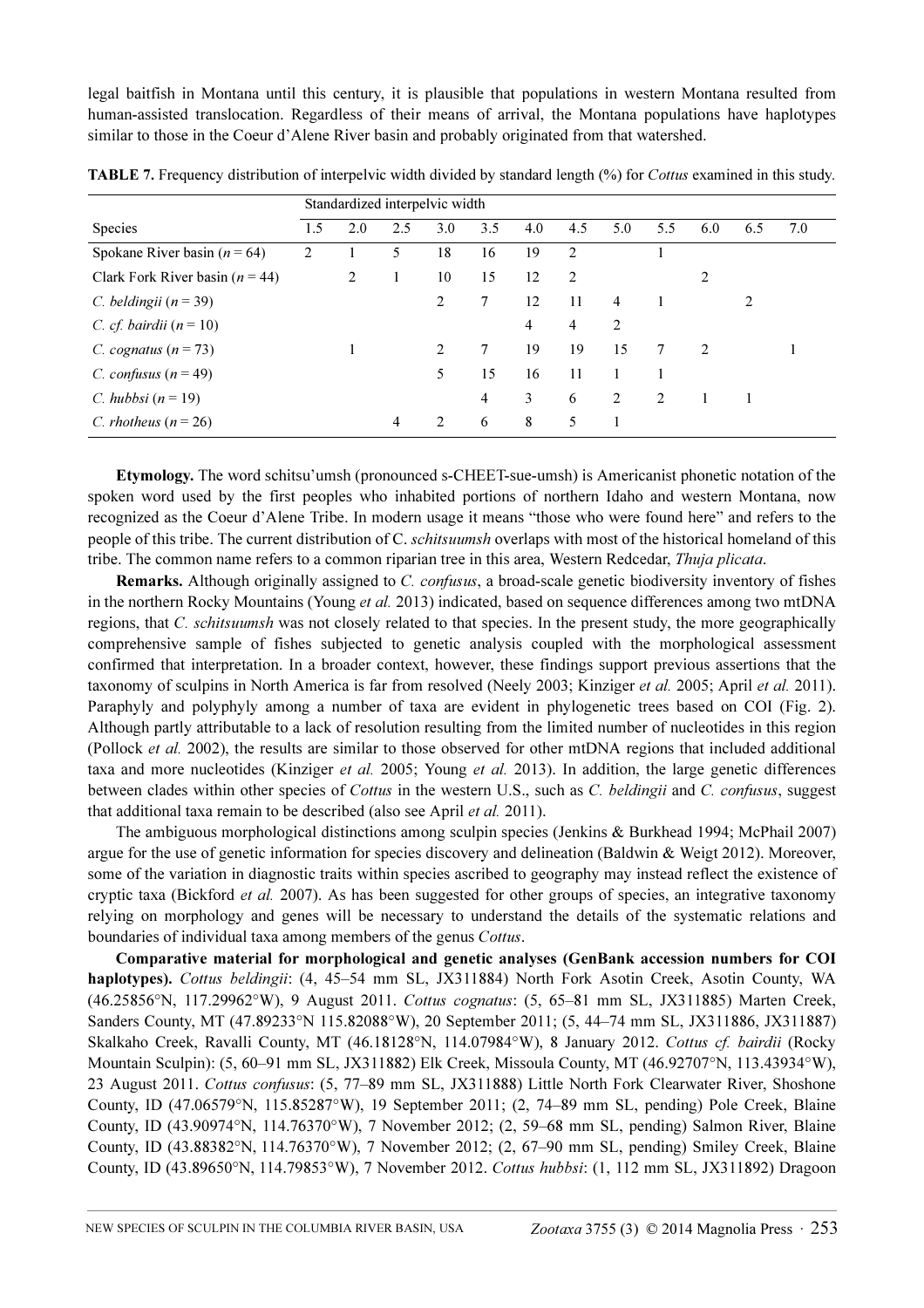Creek, Spokane County, WA (47.88619°N 117.38400°W), 16 August 2011. Cottus rhotheus: (1, 71 mm SL, JX311890) Dragoon Creek, Spokane County, WA (47.88619°N 117.38400°W), 16 August 2011; (5, 59–84 mm SL, JX311891) Spokane River, Spokane County, WA (47.66060°N, 117.43559°W), 12 September 2011.

Comparative material for morphological analyses. Cottus beldingii: (2, 56–57 mm SL, CIDA68169) Big Bear Creek, Latah County, ID (46.63927°N, 116.65417°W), 1 July 1995; (4, 57–68 mm SL, CIDA68443) Clear Creek, Clearwater County, ID (46.04655°N, 115.79120°W) 18 July 1996; (2, 57–58 mm SL, CIDA68110) East Fork Potlatch River, Clearwater County, ID (46.82873°N, 116.38967°W), 25 July 1969; (2, 52–60 mm SL, CIDA68369) Glade Creek, Idaho County, ID (46.22338°N, 115.52972°W), 18 July 1996; (2, 51–58 mm SL, CIDA68309) Lochsa River, Idaho County, ID (46.46113°N, 115.04775°W), 15 August 1969; (4, 39–64 mm SL, CIDA68192) Middle Fork Clearwater River, Idaho County, ID (46.14052°N, 115.69819°W), 23July 1969; (1, 46 mm SL) North Fork Asotin Creek, Asotin County, WA (44.25856°N, 117.29962°W), 9 August 2011; (4, 49–63 mm SL, CIDA68389) North Fork Clearwater River, Clearwater County, ID (46.81125°N, 115.20330°W), 20 August 1969; (4, 40–64 mm SL, CIDA81824) South Fork Clearwater River, Idaho County, ID (46.03107°N, 115.97420°W), 20 August 2003; (2, 48–55 mm SL) Swauk Creek, Kittatas County, WA (47.17556°N, 120.72944°W), 9 June 1996; (6, 42–75 mm SL) Tucannon River, Columbia County, WA (46.21694°N, 117.71111°W), 1 August 1993; (2, 35–68 mm SL, CIDA69562) Weitas Creek, Clearwater County, ID (46.53143°N, 115.42108°W), 4 August 1998. Cottus cf. bairdii (Rocky Mountain Sculpin): (5, 84–99 mm SL) Elk Creek, Missoula County, MT (46.92707°N, 113.43934°W), 23 August 2011. Cottus cognatus: (10, 32–81 mm SL) Blodgett Creek, Ravalli County, MT (46.28756°N, 114.16837°W), 3 August 2012; (2, 51–54 mm SL, CIDA70563) Burton Creek, Boundary County, ID (48.772227°N, 116.46445°W), 26 July 2001; (2, 31–40 mm SL, CIDA69961) Kalispell Creek, Bonner County, ID (48.57615°N, 116.95607°W), 18 July 2000; (10, 59–88 mm SL) Overwhich Creek, Ravalli County, MT (45.66498°N, 114.28005°W), 21 August 2012; (3, 50–56 mm SL, CIDA68609) Pack River, Bonner County, ID (48.47588°N, 116.55390°W), 12 October 1972; (5, 48–71 mm SL) Petty Creek, Mineral County, MT (46.91728°N, 114.45675°W), 12 October 2011; (5, 52–82 mm SL) Petty Creek, Mineral County, MT (46.99196°N, 114.44762°W), 12 October 2011; (5, 48–76 mm SL) Petty Creek, Mineral County, MT (46.93116°N, 114.44568°W), 12 October 2011; (2, 48–53 mm SL) Skalkaho Creek, Ravalli County, MT (46.18128°N, 114.07984°W), 8 January 2012; (10, 66-77 mm SL) Sleeping Child Creek, Ravalli County, MT (46.11015°N, 114.00677°W), 10 August 2012; (3, 32–81 mm SL) Sullivan Creek, Pend Oreille County, WA (48.86333°N, 117.30500°W), 20 August 1996; (6, 42–71 mm SL) Tonata Creek, Ferry County, WA (48.83308°N, 118.80858°W), 1 September 1996. Cottus confusus: (3, 69–77 mm SL) Alpine Creek, Blaine County, ID (43.89740°N, 114.91070°W), 15 August 2011; (1, 47 mm SL) American River, Yakima County, WA (46.92611°N, 121.36389°W), 1 September 1993; (3, 35–70 mm SL) Entiat River, Chelan County, WA (47.92528°N, 120.51167°W), 1 October 1996; (2, 31–56 mm SL) Frenchman Creek, Blaine County, ID (43.87108°N, 114.77263°W), 1 August 1998; (3, 54–64 mm SL) Lost River, Okanogan County, WA (48.65556°N, 120.50444°W), 31 August 1999; (3, 52–77 mm SL, CIDA69441) Pole Creek, Blaine County, ID (43.91063°N, 114.74935°W), 26 August 1998; (3, 47–70 mm SL, CIDA69831) Salmon River, Blaine County, ID (43.83368°N, 114.75885°W), 26 July 1990; (5, 32–60 mm SL, CIDA70993) Salmon River, Blaine County, ID (43.85745°N, 114.75448°W), 3 August 2003; (3, 54–74 mm SL) Salmon River, Blaine County, ID (43.88382°N, 114.76370°W), 7 November 2012; (7, 33–78 mm SL, CIDA69443) Smiley Creek, Blaine County, ID (43.82638°N, 114.82743°W), 26 July 1998; (3, 33–78 mm SL) Smiley Creek, Blaine County, ID (43.89650°N, 114.79853°W), 7 November 2012; (2, 50 mm SL, CIDA69503) Vat Creek, Blaine County, ID (43.97637°N, 114.84807°W), 8 August 1998. Cottus hubbsi: (4, 57–68 mm SL) Chewuch River, Okanogan County, WA (48.56472°N, 120.17667°W), 31 August 1999; (2, 44–53 mm SL, CIDA68934) Siegel Creek, Idaho County, ID (45.78730°N, 115.36688°W), 11 July 1997; (5, 35–73 mm SL) Similkameen River, Okanogan County, WA (48.95667°N, 119.64583°W), 21 July 1998; (3, 53– 63 mm SL, CIDA69699) Skull Creek, Clearwater County, ID (46.87165°N, 115.38710°W), 9 September 1999; (3, 67–103 mm SL, CIDA68494) Selway River, Idaho County, ID (45.73492°N, 114.75885°W), 12 July 1970; (1, 68 mm SL) West Fork Sanpoil River, Okanogan County, WA (48.51417°N, 118.88889°W), 23 August 1999. Cottus rhotheus: (5, 67–79 mm SL) Ramskull Creek, Benewah County, ID (47.08918°N, 116.63813°W), 11 August 2011; (5, 63–94 mm SL) Spokane River, Spokane County, WA (47.66060°N, 117.43559°W), 12 September 2011; (10, 41–90 mm SL, JX311891) Spokane River, Spokane County, WA (47.69878°N, 117.04451°W), 12 September 2011.

Comparative material for genetic analyses from GenBank. Cottus aleuticus: (5) EU523991, EU523992, HQ010070, JN024987, JN024988. Cottus asper: (2) EU523994, JQ354065. Cottus aturi: (1) EF416966. Cottus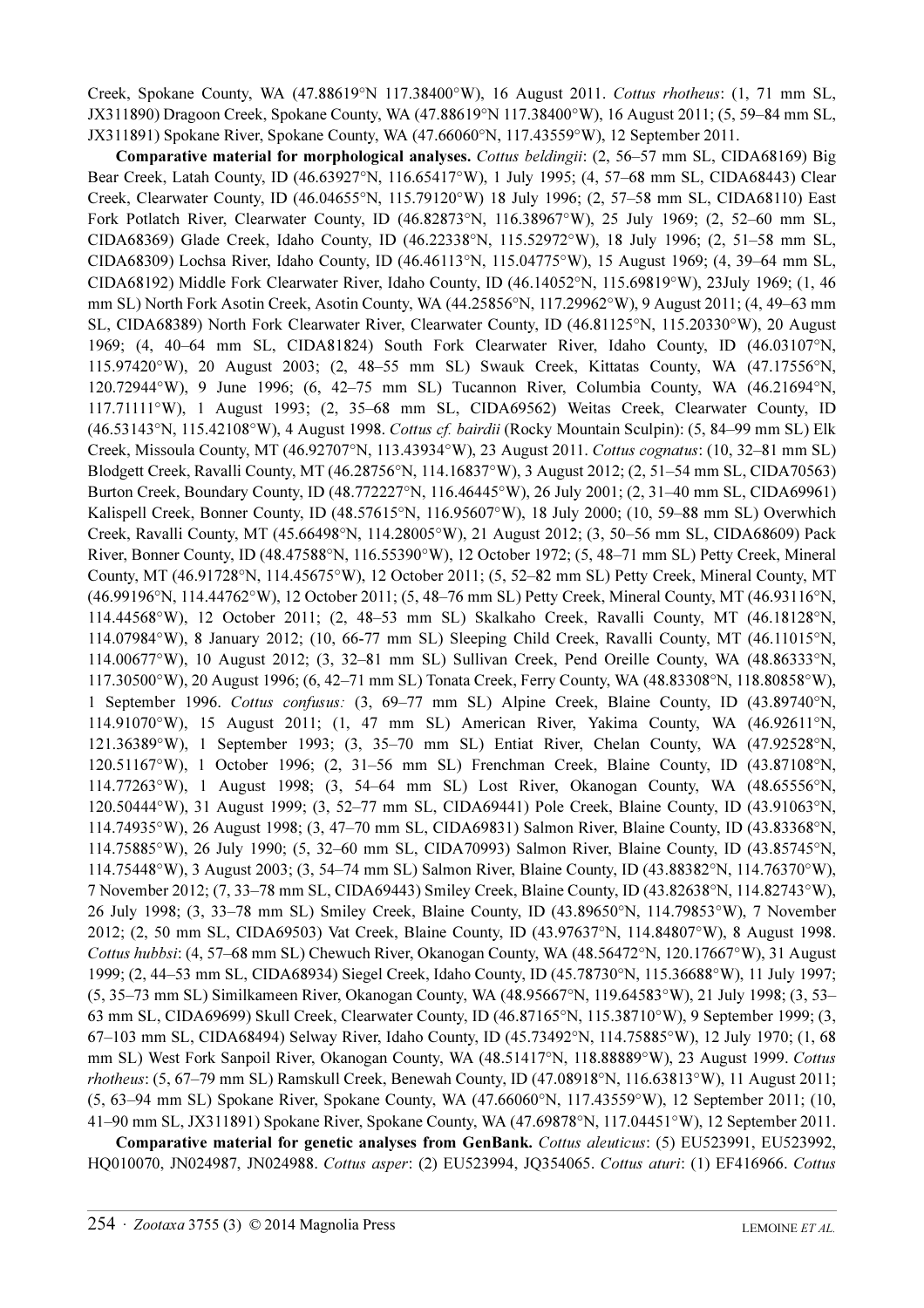bairdii: (20) EF416967, EU522459, EU523998, EU524490, EU524496, EU524506, HQ557187, HQ557189, JN024992, JN024996, JN024997, JN024999, JN025004, JN025006, JN025010, JN025011, JN025012, JN025013, JN025022, JN025023. Cottus beldingii: (5) HQ557196, HQ579024, JN025027, JN025029, JN025034. Cottus caeruleomentum: (2) JN025040, JN025041. Cottus carolinae: (8) JN025046, JN025047, JN025051, JN025052, JN025053, JN025058, JN025060, JN025064. Cottus cf. bairdii: JN025069, JN025070, JN025071. Cottus cf. carolinae: (2) JN025072, JN025073. Cottus chattahoochee: (1) JN025077. Cottus cognatus: (7) EU523999, EU524511, EU524517, JN025085, JN025090, JN025091, JN025099. Cottus duranii: (1) EF416968. Cottus girardi: (1) HQ557143. Cottus gobio: (6) EF416970, EF416971, EF416973, HQ960512, HQ960869, HQ960870. Cottus gulosus: (2) JN025102, JN025103. Cottus hispaniolensis: (1) EF416977. Cottus hubbsi: (1) JN025104. Cottus hypselurus: (3) JN025105, JN025106, JN025110. Cottus klamathensis: (1) JN025112. Cottus leiopomus: (1) HQ971431. Cottus perifretum: (1) EF416978. Cottus perplexus: (3) EF416984, JN025117, JN025120. Cottus pitensis: (1) JN025122. Cottus poecilopus: (5) HQ536339, HQ960874, HQ960878, HQ961093, JN025128. Cottus reinii: (1) AP004442. Cottus rhenanus: (3) EF416985, EF416986, EF416988. Cottus rhotheus: (3) EU524000, HQ579026, JN025131. Cottus ricei: (4) EU522462, EU524521, HQ557327, JN025134. Cottus sibiricus: (1) EF416990. Cottus tallapoosae: (6) JN025137, JN025140, JN025143, JN025144, JN025145, JN025146. Cottus tenuis: (2) HQ579025, JN025147. Leptocottus armatus: (1) FJ164712.

Comparative material for genetic analyses from regional sampling (with GenBank accession numbers, if available). Cottus beldingii: (5, JX282576–JX282580, 2 pending) Feather Creek, Clearwater County, ID (46.91599°N, 116.40383°W), Potlatch River, Clearwater County, ID (46.91376°N, 116.39121°W); Goddard Creek, Idaho County, ID (46.10088°N, 115.55723°W); Musselshell Creek, Clearwater County, ID (46.35239°N, 115.75575°W); Lolo Creek, Clearwater County, ID (46.40720°N, 115.67415°W); Portneuf River, Bannock County, ID (42.70837°N, 112.21222°W); Pass Creek, Custer County, ID (43.93533°N, 113.44703°W). Cottus cf. bairdii: (5, JX282572–JX282575, JX311883, 2 pending) Alice Creek, Lewis and Clark County, MT (47.10702°N, 112.4767°W); Colts Creek, Flathead County, MT (48.99259°N, 114.49092°W); Trout Creek, Lewis and Clark County, MT (46.90852°N, 112.38711°W); Taylor Fork Gallatin River, Gallatin County, MT (45.04594°N, 111.37768°W); Highwood Creek, Choteau County, MT (47.47503°N, 110.61261°W); Thayer Creek, Beaverhead County, MT (45.20349°N, 113.29354°W); Mussigbrod Creek, Beaverhead County, MT (45.76858°N, 113.58538°W). Cottus cognatus: (8, JX282581–JX282588) Beaver Creek, Missoula County, MT (47.38776°N, 113.66057°W); Little Thompson River, Sanders County, MT (47.69347°N, 114.81318°W); Lake Creek, Lincoln County, MT (48.03698°N, 115.49420°W); Kraft Creek, Missoula County, MT (47.45570°N, 113.75697°W); Twelvemile, Mineral County, MT (47.37603°N, 115.25982°W); Lower Twin Creek, Flathead County, MT (47.99185°N, 113.56328°W); Overwhich Creek, Ravalli County, MT (45.66399°N, 114.15168°W). Cottus confusus: (7, JX282589–JX282594, JX311889, 9 pending) Crooked Fork Creek, Clearwater County, ID (46.66158°N, 114.67718°W); Fishing Creek, Clearwater County, ID (46.51996°N, 114.86661°W); Cayuse Creek, Clearwater County, ID (46.59984°N, 114.89314°W); French Creek, Clearwater County, ID (46.52659°N, 115.65508°W); South Fork Red River, Idaho County, ID (45.67204°N, 115.36070°W); Newsome Creek, Idaho County, ID (45.91054°N, 115.62920°W); Baldy Creek, Idaho County, ID (45.91278°N, 115.64021°W); Fallert Springs, Butte County, ID (43.91625°N, 112.12339°W); Wildhorse Creek, Custer County, ID (43.85320°N, 114.08758°W); Pass Creek, Clark County, ID (44.13444°N, 112.99285°W); Big Gulch, Custer County, ID (44.34647°N, 113.52006°W); Eighteenmile Creek, Lemhi County, ID (44.53546°N, 113.24102°W); Loon Creek, Custer County, ID (44.80694°N, 114.81070°W); Salmon River, Blaine County, ID (43.88382°N, 114.76370°W); Pole Creek, Blaine County, ID (43.90974°N, 114.75629°W); Smiley Creek, Blaine County, ID (43.89650°N, 114.79853°W). Cottus hubbsi: (1, pending) South Fork Rock Creek, Power County, ID (42.50190°N, 112.82991°W). Cottus rhotheus: (2, JX282595–JX282596) East Fork Emerald Creek, Latah County, ID (47.02486°N, 116.32903°W); Little Sand Creek, Latah County, ID (46.92103°N, 116.62829°W).

## Acknowledgements

We thank the elders of the Coeur d'Alene Tribe for assistance with choosing a species name. We thank Montana Fish, Wildlife and Parks, the Washington Departments of Ecology and Fish and Wildlife, Bart Gamett (Salmon-Challis National Forest), and Ernest Keeley (Idaho State University) for providing additional samples. Don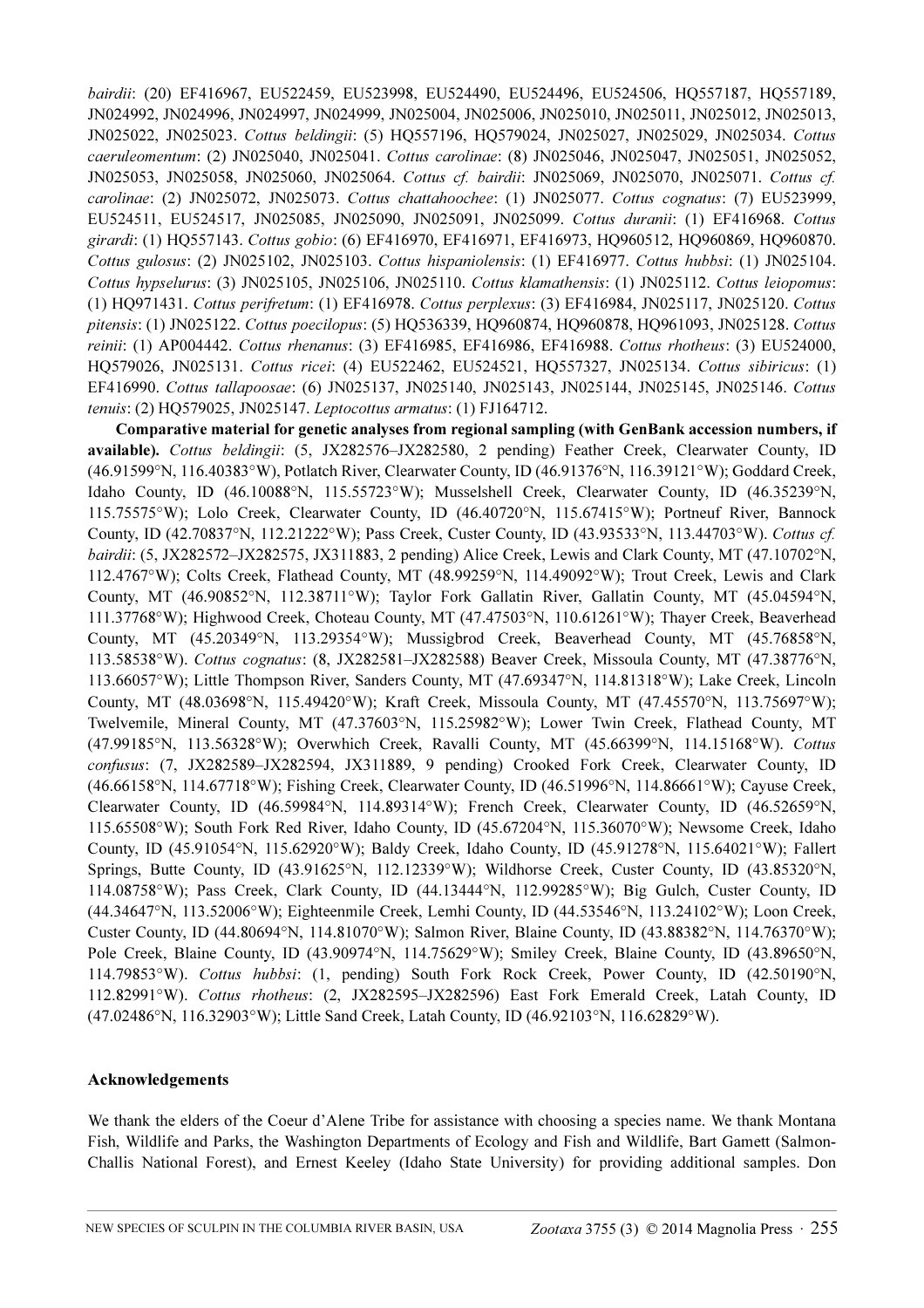Zaroban granted access to collections at the Orma J. Smith Museum (College of Idaho; CIDA) and assisted with morphological assessments. Grace Malato assisted with the morphological comparisons, Dan Bingham with the genetic analyses, and Lisa Holsinger with the range map. We especially thank Emily Harrington at E.H. Illustration (Missoula, MT) for the illustrations in Figures 4, 6 and 7, and Zachary Randall and Larry Page with their photographic expertise and producing Figure 5. Portions of the field sampling were performed under scientific collection permits issued to Michael Young by the Idaho Department of Fish and Game and Montana Fish, Wildlife and Parks. This work was funded by the U.S. Forest Service (Region 1 and the Rocky Mountain Research Station) and the University of Montana.

#### References

Adams, G.L., Burr, B.M., Day, J.L. & Starkey, D.E. (2013) Cottus specus, a new troglomorphic species of sculpin (Cottidae) from southeastern Missouri. Zootaxa[, 3609, 484–494.](http://dx.doi.org/10.11)

[h](http://dx.doi.org/10.11)ttp://dx.doi.org/10.11646/zootaxa.3609.5.4

- April, J., Mayden, R.L., Hanner, R.H. & Bernatchez, L. (2011) Genetic calibration of species diversity among North America's freshwater fishes. Proceedings of the National Academy of Sciences USA, [108, 10602–10607.](http://dx.doi.org/10.1073/pnas.1016437108) [h](http://dx.doi.org/10.1073/pnas.1016437108)ttp://dx.doi.org/10.1073/pnas.1016437108
- Bailey, R.M. & Dimick, M.F. (1949) Cottus hubbsi, a new cottid fish from the Columbia River system in Washington and Idaho. Occasional Papers of the Museum of Zoology University of Michigan, 513, 1–19.
- Bailey, R.M. & Bond, C.E. (1963) Four new species of freshwater sculpins, genus Cottus, from western North America. Occasional Papers of the Museum of Zoology University of Michigan, 634, 1–27.
- Baldwin, C.C. & Weigt, L.A. (2012) A new species of soapfish (Teleostei: Serranidae: Rypticus), with redescription of R. subbifrenatus and comments on the use of DNA barcoding in systematic studies. Copeia, 2012, 23–36. http://dx.doi.org/10.1643/cg-11-035
- Bickford, D., Lohman, D.J., Sodhi, N.S., Ng, P.K.L., Meier, R., Winker, K., Ingram, K.K. & Das, I. (2007) Cryptic species as a window on diversity and conservation. *Trends in Ecology and Evolution*, 22, 148–155. http://dx.doi.org/10.1016/j.tree.2006.11.004
- Carstens, B.C., Brunsfeld, S.J., Demboski, J.R., Good, J.M. & Sullivan, J. (2005) Investigating the evolutionary history of the Pacific Northwest mesic forest ecosystem: hypothesis testing within a comparative phylogeographic framework. Evolution[, 59, 1639–1652.](http://dx.doi.org/10.1554/04-661.1)

[h](http://dx.doi.org/10.1554/04-661.1)ttp://dx.doi.org/10.1554/04-661.1

- Collins, R.A., Boykin, L.M., Cruickshank, R.H. & Armstrong, K.F. (2012) Barcoding's next top model: an evaluation of nucleotide substitution models for specimen identification. Methods in Ecology and Evolution, [3, 457–465.](http://dx.doi.org/10.1111/j.2041-210x.2011.00176.x) [h](http://dx.doi.org/10.1111/j.2041-210x.2011.00176.x)ttp://dx.doi.org/10.1111/j.2041-210x.2011.00176.x
- COSEWIC (Committee on the Status of Endangered Wildlife in Canada) (2010) COSEWIC assessment and status report on the Rocky Mountain sculpin Cottus sp., westslope populations, in Canada. Committee on the Status of Endangered Wildlife in Canada, Ottawa, 40 pp.
- DeSalle, R., Egan, M.G. & Siddall, M. (2005) The unholy trinity: taxonomy, species delimitation and DNA barcoding. Philosophical Transactions of the Royal Society of London B Biological Sciences, [360, 1905–1916.](http://dx.doi.org/10.1098/rstb.2005.1722) [h](http://dx.doi.org/10.1098/rstb.2005.1722)ttp://dx.doi.org/10.1098/rstb.2005.1722
- Englbrecht, C.C., Largiader, C.R., Hanfling, B. & Tautz, D. (1999) Isolation and characterization of polymorphic microsatellite loci in the European bullhead Cottus gobio L. (Osteichthyes) and their applicability to related taxa. Molecular Ecology, [8,](http://dx.doi.org/10.1046/j.1365-294x.1999.00778-6.x) [1966–1969.](http://dx.doi.org/10.1046/j.1365-294x.1999.00778-6.x)

[h](http://dx.doi.org/10.1046/j.1365-294x.1999.00778-6.x)ttp://dx.doi.org/10.1046/j.1365-294x.1999.00778-6.x

- Fiumera, A.C., Porter, B.A., Grossman, G.D. & Avise, J.C. (2002) Intensive genetic assessment of the mating system and reproductive success in a semi-closed population of the mottled sculpin, Cottus bairdi. Molecular Ecology, [11, 2367–2377.](http://dx.doi.org/10.1046/j.1365-294x.2002.01585.x) [h](http://dx.doi.org/10.1046/j.1365-294x.2002.01585.x)ttp://dx.doi.org/10.1046/j.1365-294x.2002.01585.x
- Hebert, P.D.N., Cywinska, A., Ball, S.L. & DeWaard, J.R. (2003) Biological identifications through DNA barcodes. Proceedings of the Royal Society B, [270, 313–321.](http://dx.doi.org/10.1098/rspb.2002.221) [h](http://dx.doi.org/10.1098/rspb.2002.221)ttp://dx.doi.org/10.1098/rspb.2002.2218
- Hendricks, P. (1997) The distribution and biology of sculpins (Cottidae) in Montana: a review. Montana Natural Heritage Program, Helena, 21 pp.
- Holton, G.D. & Johnson, H.E. (2003) A Field Guide to Montana Fishes. 3<sup>rd</sup> edition. Montana Fish, Wildlife and Parks, Helena, 95 pp.
- Hudy, M. & Shiflet, J. (2009) Movement and recolonization of Potomac sculpin in a Virginia stream. North American Journal of Fisheries Management, [29, 196–204.](http://dx.) [h](http://dx.)ttp://dx.doi.org/10.1577/m07-101.1

Ivanova, N.V., Zemlak, T.S., Hanner, R.H. & Hebert, P.D.N. (2007) Universal primer cocktails for fish DNA barcoding.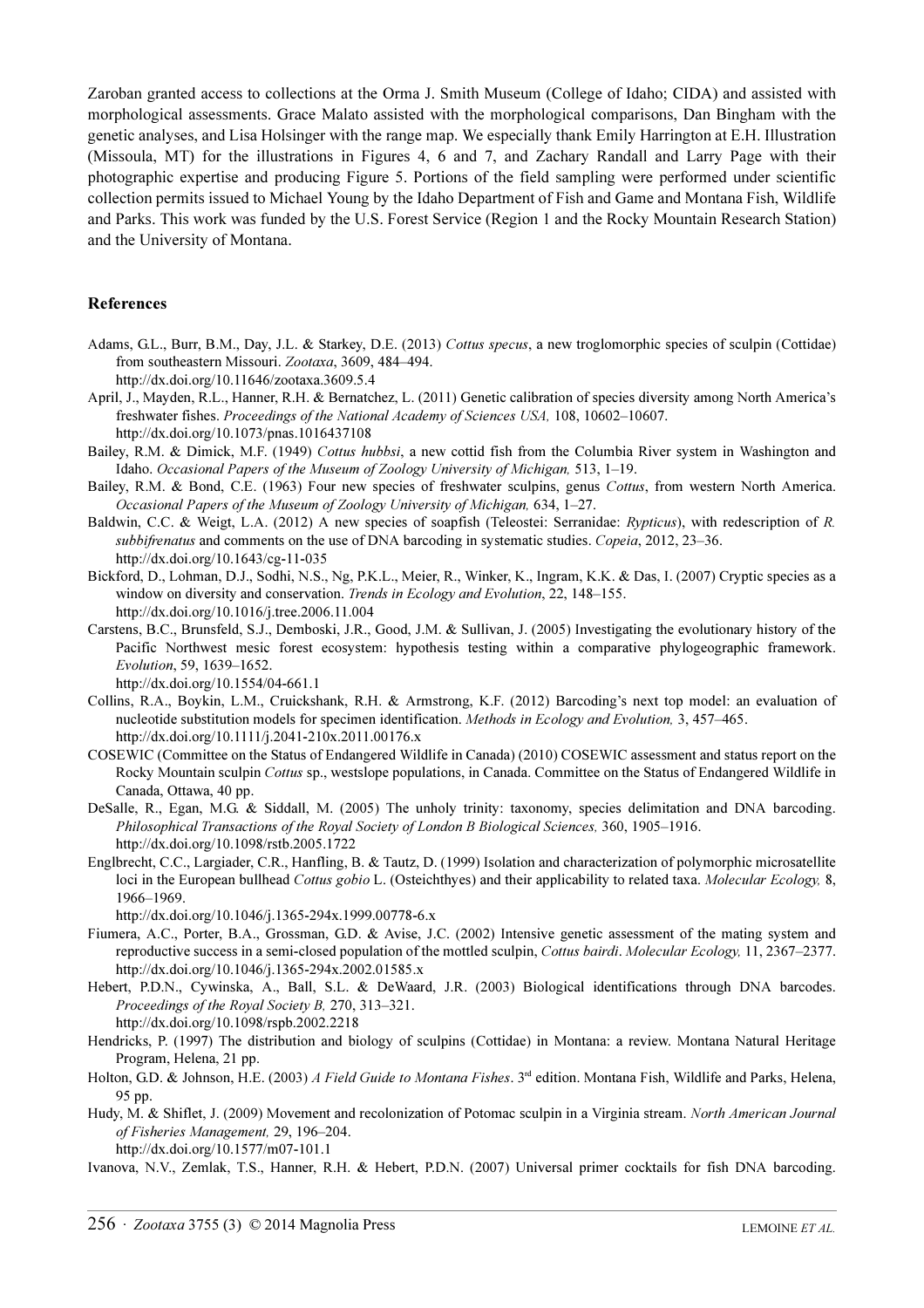Molecular Ecology Notes, [7, 544–548.](http://dx.doi.or)

[h](http://dx.doi.or)ttp://dx.doi.org/10.1111/j.1471-8286.2007.01748.x

Jenkins, R.E. & Burkhead, N.M. (1994) *Freshwater Fishes of Virginia*. American Fisheries Society, Bethesda, Maryland, 1079 pp.

- Kinziger, A. & Wood, R. (2010) Cottus immaculatus, a new species of sculpin (Cottidae) from the Ozark Highlands of Arkansas and Missouri, USA. Zootaxa, 2340, 50–64.
- Kinziger, A.P., Wood, R.M. & Neely, D.A. (2005) Molecular systematics of the genus Cottus (Scorpaeniformes: Cottidae). Copeia, [2005, 303–311.](http://dx.doi.org/10.1643/ci-03-290r1)

[h](http://dx.doi.org/10.1643/ci-03-290r1)ttp://dx.doi.org/10.1643/ci-03-290r1

- Markle, D.F. & Hill, D.L. Jr. (2000) Taxonomy and distribution of the Malheur mottled sculpin, Cottus bendirei. Northwest Science, 74, 202–211.
- Maughan, O.E. (1978) Morphometry of sculpins (Cottus) in the Clearwater drainage, Idaho. Great Basin Naturalist, 38, 115– 122.
- Maughan, O.E., Edmundson, E.E., Farris, A.E. & Wallace, R.L. (1980) A comparison of fish species above and below Palouse Falls, Palouse River, Washington-Idaho. Northwest Science, 54, 5–8.
- McAllister, D.E. (1964) Distinguishing characters for the sculpins Cottus bairdii and C. cognatus in eastern Canada. Journal of the Fisheries Research Board of Canada, 21, 1339–1342.
	- http://dx.doi.org/10.1139/f64-113
- McAllister, D.E. & Lindsey, C.C. (1961) Systematics of the freshwater sculpins (Cottus) of British Columbia. National Museum of Canada Bulletin, 172, 66–89.
- McPhail, J.D. (2007) The Freshwater Fishes of British Columbia. University of Alberta Press, Edmonton, 620 pp.
- Miya, M., Takeshima, H., Endo, H., Ishiguro, N.B., Inoue, J.G., Mukai, T., Satoh, T.P., Yamaguchi, M., Kawaguchi, A., Mabuchi, K., Shirai, S.M. & Nishida, M. (2003) Major patterns of higher teleostean phylogenies: a new perspective based on 100 complete mitochondrial DNA sequences. Molecular Phylogenetics and Evolution, [26, 121–138.](http://dx.doi.org/10.1016/s1055-7903%2802%2900332-9) [http://dx.doi.org/10.1016/s1055-7903\(02\)00332-9](http://dx.doi.org/10.1016/s1055-7903(02)00332-9)
- Neely, D.A. (2003) A systematic and taxonomic reassessment of the mottled sculpin species complex, Cottus bairdii Girard (Teleostei: Cottidae). Doctoral dissertation. University of Alabama, Tuscaloosa, 346 pp.
- Neely, D.A., Williams, J.D. & Mayden, R.L. (2007) Two new sculpins of the genus Cottus (Teleostei: Cottidae) from rivers of eastern North America. Copeia, [2007, 641–655.](http://dx.doi.org/10.1643/0045-8511%282007%292007%5b641:tnsotg%5d2.0.co;2)
	- [http://dx.doi.org/10.1643/0045-8511\(2007\)2007\[641:tnsotg\]2.0.co;2](http://dx.doi.org/10.1643/0045-8511(2007)2007[641:tnsotg]2.0.co;2)
- Nolte, A.W., Freyhof, J., Stemshorn, K.C. & Tautz, D. (2005) An invasive lineage of sculpins, Cottus sp. (Pisces, Teleostei) in the Rhine with new habitat adaptations has originated from hybridization between old phylogeographic groups. Proceedings of the Royal Society B, [272, 2379–2387.](http://dx.doi.org/10.1098/rspb.2005.3231) [h](http://dx.doi.org/10.1098/rspb.2005.3231)ttp://dx.doi.org/10.1098/rspb.2005.3231
- Padial, J.M., Miralles, A., De la Riva, I. & Vences, M. (2010) The integrative future of taxonomy. Frontiers in Zoology, 7, 16. <http://dx.doi.org/10.1186/1742-9994-7-16>
- Peakall, R. & Smouse, P.E. (2006) GENALEX 6: genetic analysis in Excel. Population genetic software for teaching and research. Molecular Ecology Notes, [6, 288–295.](http://dx.doi.org/10.1111/j.1471-8286.2005.01155.x)

[h](http://dx.doi.org/10.1111/j.1471-8286.2005.01155.x)ttp://dx.doi.org/10.1111/j.1471-8286.2005.01155.x

- Petty, J.T. & Grossman, G.D. (2007) Size-dependent territoriality of mottled sculpin in a southern Appalachian stream. Transactions of the American Fisheries Society, [136, 1750–1761.](http://dx.doi.org/10.1577/t06-034.1) [h](http://dx.doi.org/10.1577/t06-034.1)ttp://dx.doi.org/10.1577/t06-034.1
- Pollock, D.D., Zwickl, D.J., McGuire, J.A. & Hillis, D.M. (2002) Increased taxon sampling is advantageous for phylogenetic inference. Systematic Biology, 51, 664–671.
- Pritchard, J.K., Stephens, M. & Donnelly, P. (2000) Inference of population structure using multilocus genotype data. Genetics, 155, 945–959.
- Shafer, A.B.A., Cullingham, C.I., Côté, S.D. & Coltman, D.W. (2010) Of glaciers and refugia: a decade of study sheds new light on the phylogeography of northwestern North America. Molecular Ecology[, 19, 4589–4621.](http://dx.doi.org/10.1111/j.1365-294x.2010.04828.x) [h](http://dx.doi.org/10.1111/j.1365-294x.2010.04828.x)ttp://dx.doi.org/10.1111/j.1365-294x.2010.04828.x
- Simpson, J.C. & Wallace, R.L. (1982) Fishes of Idaho. University of Idaho Press, Moscow. 238 pp.
- Smith, L.N. (2006) Stratigraphic evidence for multiple drainings of glacial Lake Missoula along the Clark Fork River, Montana, USA. Quaternary Research, [66, 311–322.](http://dx.doi.org/10.1016/j.yqres.2006.05.009) [h](http://dx.doi.org/10.1016/j.yqres.2006.05.009)ttp://dx.doi.org/10.1016/j.yqres.2006.05.009
- Srivathsan, A. & Meier, R. (2012) On the inappropriate use of Kimura 2-parameter (K2P) divergences in the DNA-barcoding literature. Cladistics, [28, 190–194.](http://dx.doi.org/10.1111/j.1096-0031.2011.00370.x)

[h](http://dx.doi.org/10.1111/j.1096-0031.2011.00370.x)ttp://dx.doi.org/10.1111/j.1096-0031.2011.00370.x

- Strauss, R.E. (1986) Natural hybrids of the freshwater sculpins Cottus bairdi and Cottus cognatus (Pisces: Cottidae): electrophoretic and morphometric evidence. American Midland Naturalist, [115, 87–105.](http://dx.d) [h](http://dx.d)ttp://dx.doi.org/10.2307/2425839
- Tamura, K., Peterson, D., Peterson, N., Stecher, G., Nei, M., et al. (2011) MEGA5: Molecular Evolutionary Genetics Analysis using maximum likelihood[,](http://dx.doi.org/10.1093/molbev/msr121) evolutionary distance, and maximum parsimony methods. Molecular Biology and Evolution,